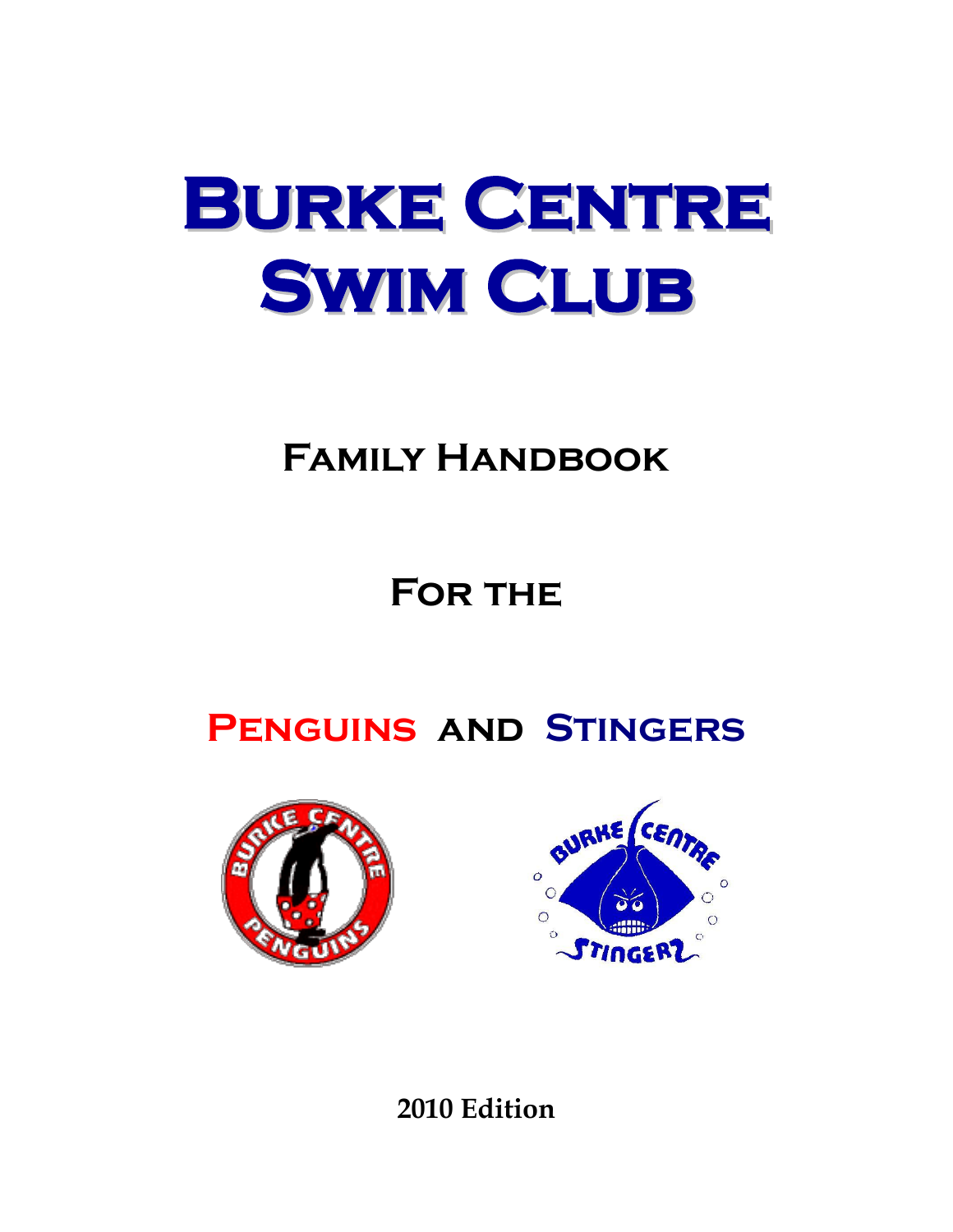### **Welcome to the Burke Centre Swim Club Penguins & Stingers**

Dear Swim Team Parents,

Another Burke Centre Swim Club summer season has begun and we welcome all of our swimmers and their families. We look forward to working with the returning **Penguin** and **Stinger** swimmers as well as our first timers. Get ready for a fun and busy summer. We have planned a season that not only encourages a healthy sense of competition and team spirit, but also one that includes fun activities.

We value parental involvement in the swim team. Because it takes a minimum of 30 people- not including set-up, tear-down or snack bar- to conduct a typical swim meet, we cannot run a swim program without your help. Your participation in volunteer jobs is so necessary! Also, your attendance at as many events as possible is encouraged and the swimmers' participation in our swim team activities helps to build great team spirit. The more help you are able to give, the better the season will be for all of our swimmers.

We look forward to a busy and fun-filled summer!

Amy Zajic Janine Canty Penguin Team President Stinger Team President

### **Philosophy and Goals**

The philosophy of the Burke Centre Swim Club Teams is to provide a positive swimming program that will:

- Develop self-esteem, confidence, and a sense of personal achievement for each swimmer by teaching sound swimming mechanics and techniques
- Develop discipline, responsibility, and commitment
- Learn how to accept both victory and defeat gracefully
- Provide an environment of healthy competition in which each individual can succeed by improving his/her time and skill level
- Provide an enjoyable social experience for swimmers and their families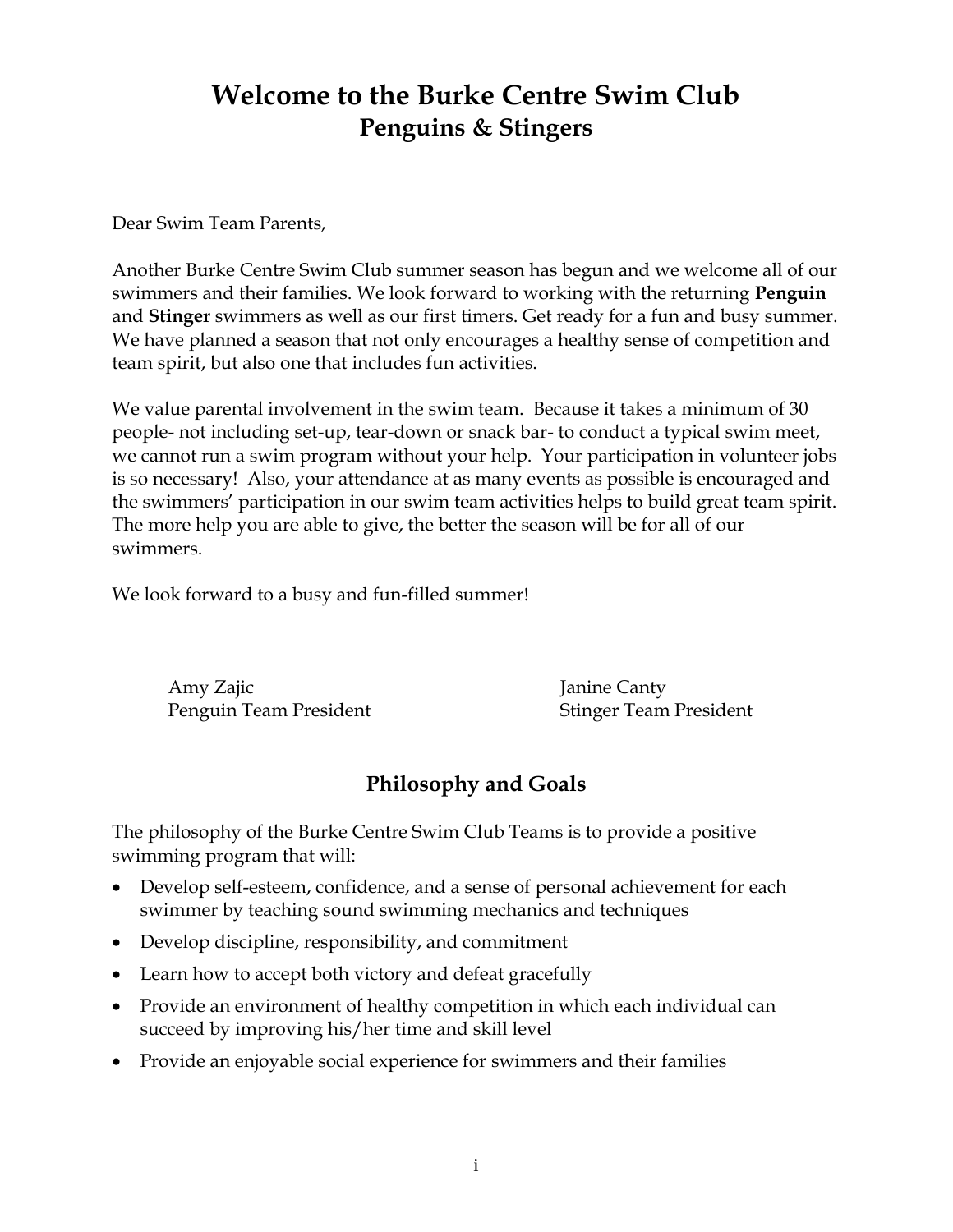### **Table of Contents Burke Center Swim Club (BCSC) Family Handbook**

### **PENGUINS AND STINGERS**

| Welcome                                                   |                                 |                      | $\mathbf{i}$   |
|-----------------------------------------------------------|---------------------------------|----------------------|----------------|
| Philosophy and Goals                                      |                                 |                      |                |
| <b>BCSC Expectations</b>                                  |                                 |                      | $\overline{2}$ |
| <b>Team Expectations</b>                                  | <b>Parental Expectations</b>    |                      |                |
| <b>Organization of the BCSC</b>                           |                                 |                      | 3              |
| <b>Organization of the Colonial Swimming League (CSL)</b> |                                 |                      | 4              |
| <b>Child Safety Guidelines</b>                            |                                 |                      |                |
| <b>Swim Team Practice</b>                                 |                                 |                      | 5              |
| <b>Season Practice</b>                                    | <b>Practice Guidelines</b>      |                      |                |
| <b>Practice Cancellation</b>                              | Swimmer Apparel and Accessories |                      |                |
| Family Box/Team Website                                   | Social Board                    |                      |                |
| Communication                                             |                                 |                      |                |
| <b>Structure of the Swim Meets</b>                        |                                 |                      | 7              |
| <b>Time Trials</b>                                        | Saturday "A" Meets              | Seeding              |                |
| Scoring                                                   | Wednesday"B" Meets              |                      |                |
| <b>CSL Relay Carnival</b>                                 | Divisional Meet                 | All Stars            |                |
| Meet Protocol                                             | Cancellation of a Meet          |                      |                |
| <b>List of Meet Events</b>                                |                                 |                      | 11             |
| <b>Swim Strokes and Age Groups</b>                        |                                 |                      | 12             |
| Freestyle                                                 | Backstroke                      | <b>Breaststroke</b>  |                |
| Butterfly                                                 | IM                              | Relays               |                |
| Disqualifications (DQ's) and False Starts                 |                                 |                      | 14             |
| <b>BCSC Special Events</b>                                |                                 |                      | 15             |
| <b>Officials Clinics</b>                                  | Set-up                          | Social Events        |                |
| Suit Fitting & Swim Attire                                |                                 | <b>Team Pictures</b> |                |
| <b>Volunteer Support/Job Descriptions</b>                 |                                 |                      | 16             |
| <b>Starters &amp; Referees</b>                            | Stroke & Turn Judges            | Club Registrar       |                |
| Team Rep.                                                 | Clerk of Course                 | Timers               |                |
| Scoring/Computer                                          | Ribbon Writers                  | Set-up/Take-down     |                |
| <b>Snack Bar</b>                                          | Social                          | Web Page             |                |
| <b>For the Swimmer</b>                                    |                                 |                      | 18             |
| Hydration/Nutrition                                       | Sleep Needs                     |                      |                |
| <b>Winter Swim</b>                                        |                                 |                      | 20             |
| <b>Penguins Team Contacts</b>                             |                                 |                      | 21             |
| <b>Stingers Team Contacts</b>                             |                                 |                      | 23             |
| Divisions of the CSL                                      |                                 |                      | 24             |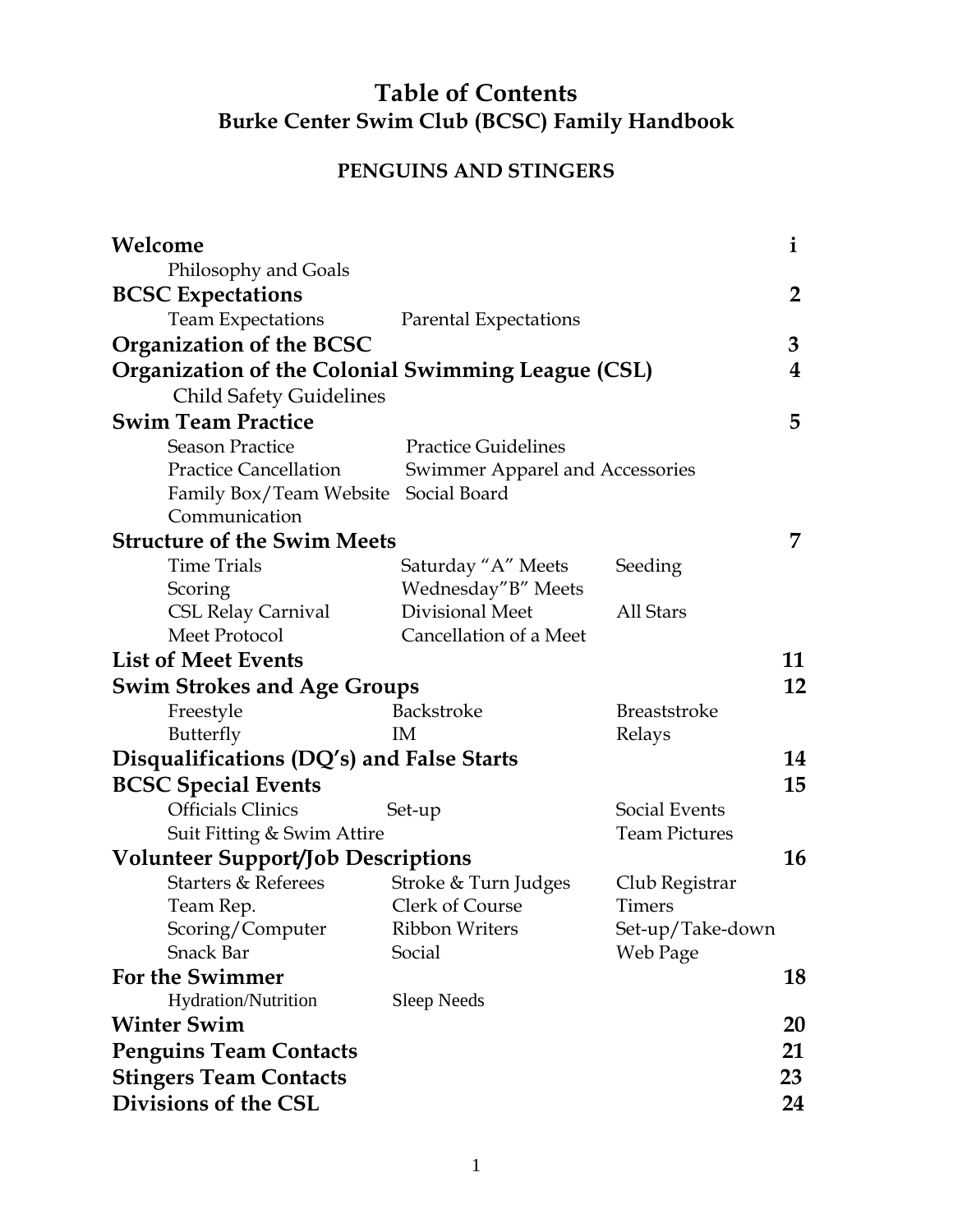### **BCSC Expectations**

### **Team Expectations**

- 1. **Be a swimmer!** The BCSC is not a swim lesson program. To qualify for the team, a swimmer must be able to meet the Red Cross Level III performance criteria -- swim 15 yards front and back; float and tread water for 30 seconds. Swimmers do not need to know all competitive strokes. After your child is on the team, we will help him or her become a better swimmer, as long as he/she is willing to practice and try his/her best!
- 2. **Be involved!** Swim team is a fun family experience! We hope everyone can participate fully and enthusiastically in swim meets, social events and fund raising activities. This will help keep our teams alive!
- 3. **Pay attention to the coaches!** With around 200 swimmers on each team, the coaches have to work very hard to communicate effectively. The swimmers have to work very hard to listen carefully to instructions. Remember that disruptions are not fair to the other swimmers.
- 4. **Be committed to do your best!** Stick with it! Come to all the practices and meets. *Everyone wins* when a swimmer does his best each time.
- 5. **Safety is of paramount importance!** Observe all pool safety rules at both our pool and every other pool. Rules are posted at the pools and/or established by coaches.
- 6. **Have fun!**

### **Parental Expectations**

Under no circumstances should your child be dropped off at the pool without first making sure that at least one of the team coaches is present on the pool deck. If parents decide to stay at the pool during swim practice, please sit away from the training area so that swimmers can give the coaches their full, undivided attention.

#### **Parents are responsible for picking up their children on time at the conclusion of their designated practice. Repeated violations of this safety procedure will result in exclusion from meets and/or the team.**

Summer swimming involves the entire family! Although swimming is considered an individual sport, our summer league is structured with an emphasis on the **team**. Any team is only as good as the people who support the team members, cheer them on, and help in organizing the team's activities. The children love enthusiastic spectators. Cheer on all the kids, as well as your own. Please show your volunteer support so our children can continue to enjoy this summer program. Refer to **Volunteer Support** section on page 17.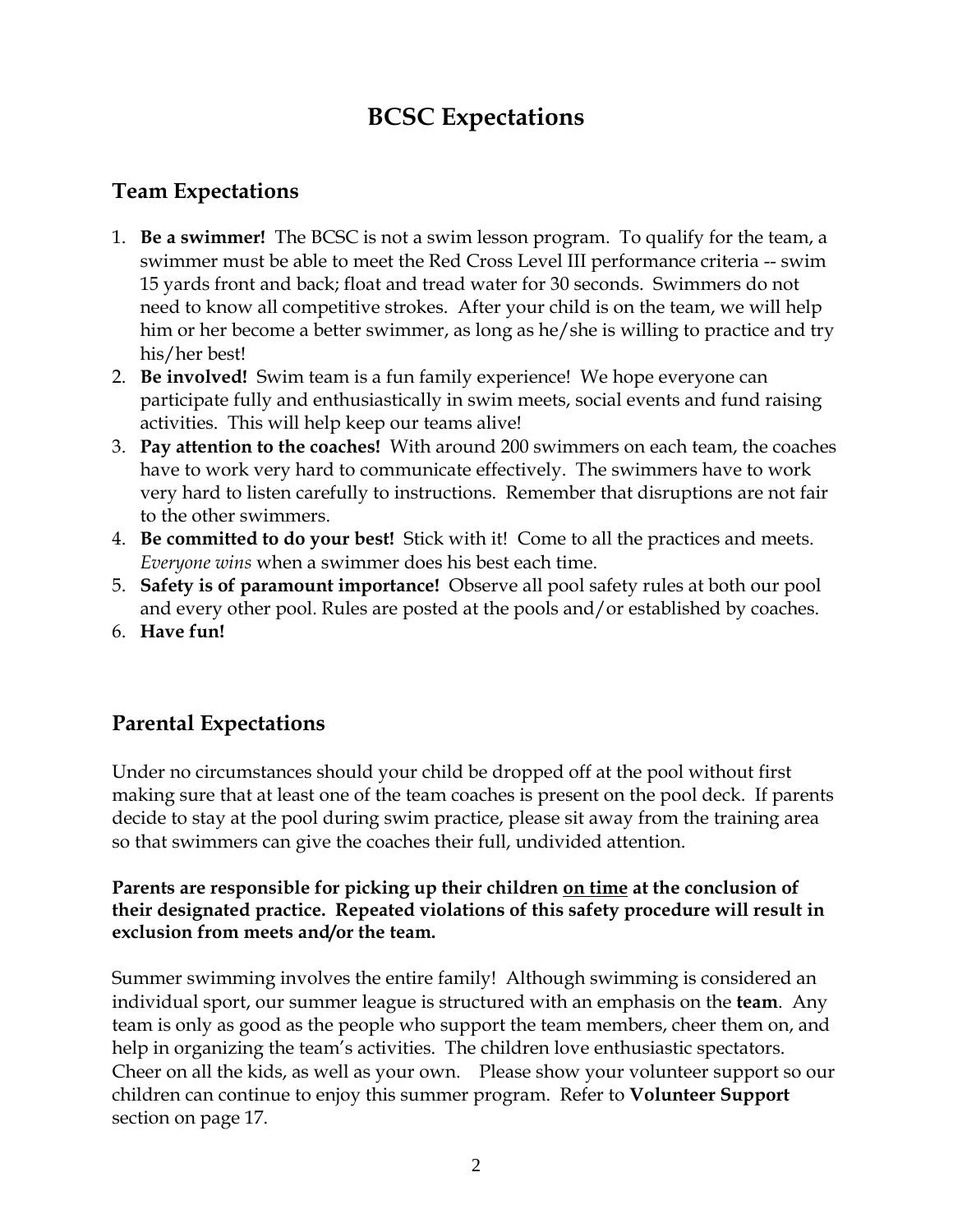### **Organization of the Burke Centre Swim Club (BCSC)**

The Burke Centre **Penguins** and **Stingers** are members of the Colonial Swimming League (CSL) and are the two teams of the Burke Centre Swim Club (BCSC). The BCSC is a chartered organization of the Burke Centre Conservancy. All families registering to participate must be members of the Burke Centre Pools.

The **Penguins** and the **Stingers** each have a board of directors and team officials generally drawn from the team parents. They are all volunteers, working to ensure that the goals of the BCSC are achieved, and that the swim team members have an opportunity to enjoy competitive swimming.

Each team has its own coaching staff and competition schedule. The coaches are the only paid members of the team. There is usually a head coach and five to seven assistant coaches as the team boards deem necessary for their particular team.

Each BCSC team is comprised of approximately 200 swimmers made up of approximately 80-90 families. Swimmers range in age from 5 to 18. NEW families will be assigned to a team based on balancing team sizes by age group, gender, and skill level. NEW swimmers will receive notification of team assignment prior to the parents' meetings in May.

Funds necessary to run the swimming program come from two primary sources: the BCSC registration fees *(general fund)*, and team fund raising events such as the snack bar. In addition, the BCSC has enjoyed support from the Burke Centre Conservancy Board of Trustees. Many Burke Centre businesses also support the teams through use of their facilities, promotional offers, donations, and loans of equipment for specific meets. Without this support there could be no swimming program for our young people.

The President of the BCSC serves a one-year term. The team President of the **Penguins**  and the team President of the **Stingers** serve a two-year term. On an annual revolving basis these Presidents serve as either the BSCS President or the BCSC Vice President. There is one Treasurer for the BCSC, who also serves as Treasurer for both swim teams. The BCSC, **Penguins**, and **Stingers** each have their own Secretary. Each team has a Vice President and a Team Representative. The Team Representatives act on behalf of their respective teams for all BCSC and Colonial Swimming League activities and meetings.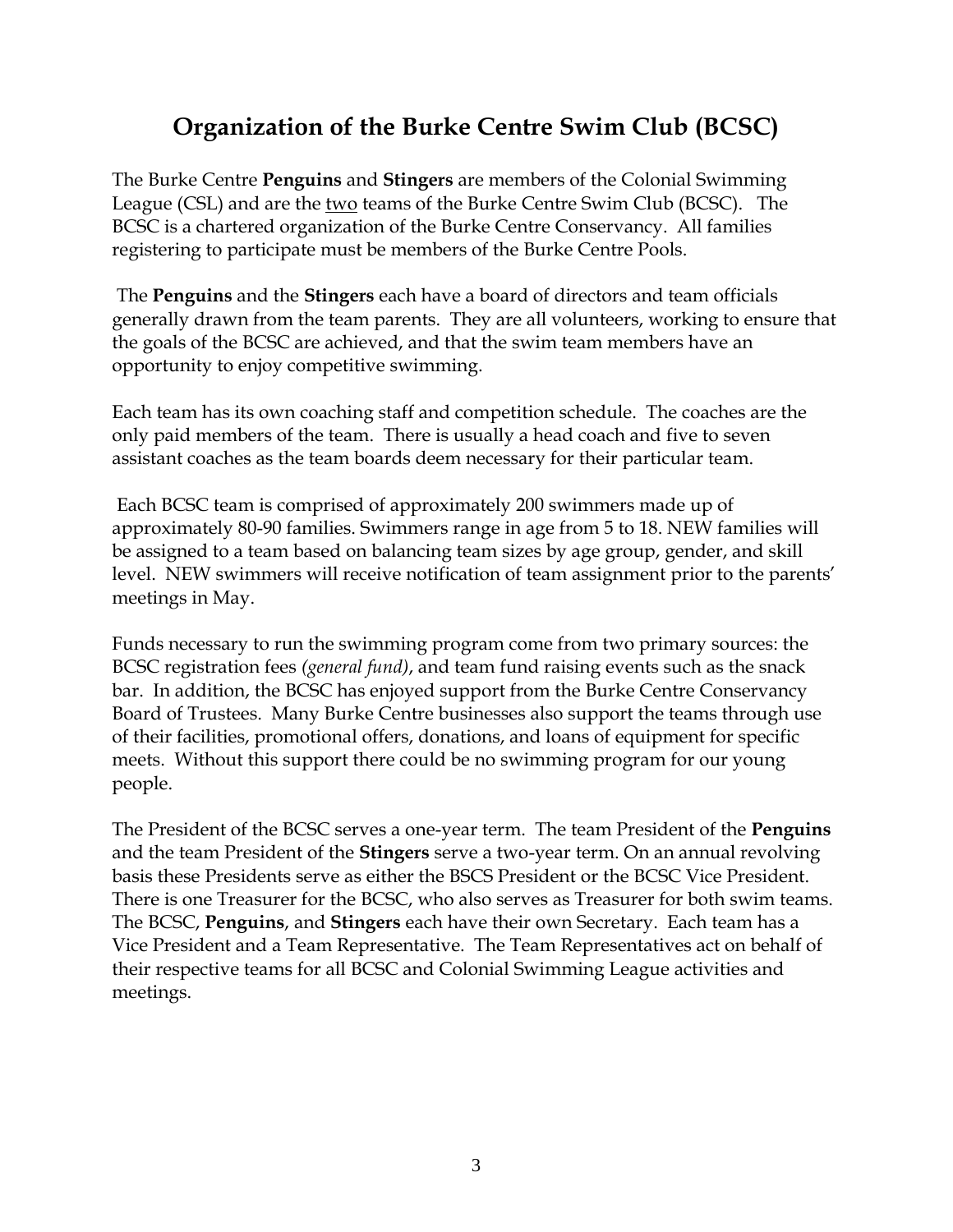### **Organization of the Colonial Swimming League (CSL)**

The Burke Centre Swim Club is a member of the Colonial Swimming League, which was founded in 1962 to sponsor competitive swimming among community swimming organizations in Northern Virginia.

#### **The objectives of the Colonial League swimming program are:**

- To foster a high level of competition by grouping teams of comparable strength in the same division in accordance with the League team seeding procedure.
- To develop the potential of individual swimmers of different ages and abilities by sponsoring a full summer dual-meet season which concludes with Divisional Qualification Meets and a Colonial Swimming League All-Star Meet.
- To single out for distinction individual swimmers, age groups and teams.

The Colonial Swim League currently consists of **24** swim teams. The teams are divided into four divisions depending on competitive strength. Each year the CSL evaluates the teams' performances during the previous season and then determines the teams' Division placements and meet schedules. **The current years CSL Division assignments for the teams are included in this handbook on page 24**. Each BCSC team will swim competitively in Saturday "A" dual meets. In addition, they will swim in Wednesday evening "B" developmental meets that are not scored, but are essential to the development of all the swimmers.

### **Child Safety Guidelines**

- **PARENTS:** Make sure a coach or adult is on the premises before dropping your child at swim practice.
- **PARENTS:** You are responsible to make sure your swimmer is picked up promptly at the end of practice.
- No swimmer is allowed in the pool until a lifeguard/ pool operator is on the deck and gives permission.
- **COACHES AND PARENTS**: If an individual swimmer needs special attention, please make sure there is another coach or adult with you.
- Physical, mental or verbal abuse of any of the participants, coaches, or volunteers is not permitted.
- Inappropriate touching is forbidden.
- No running or dangerous play on the deck or in the pool.
- Be respectful and polite at all times.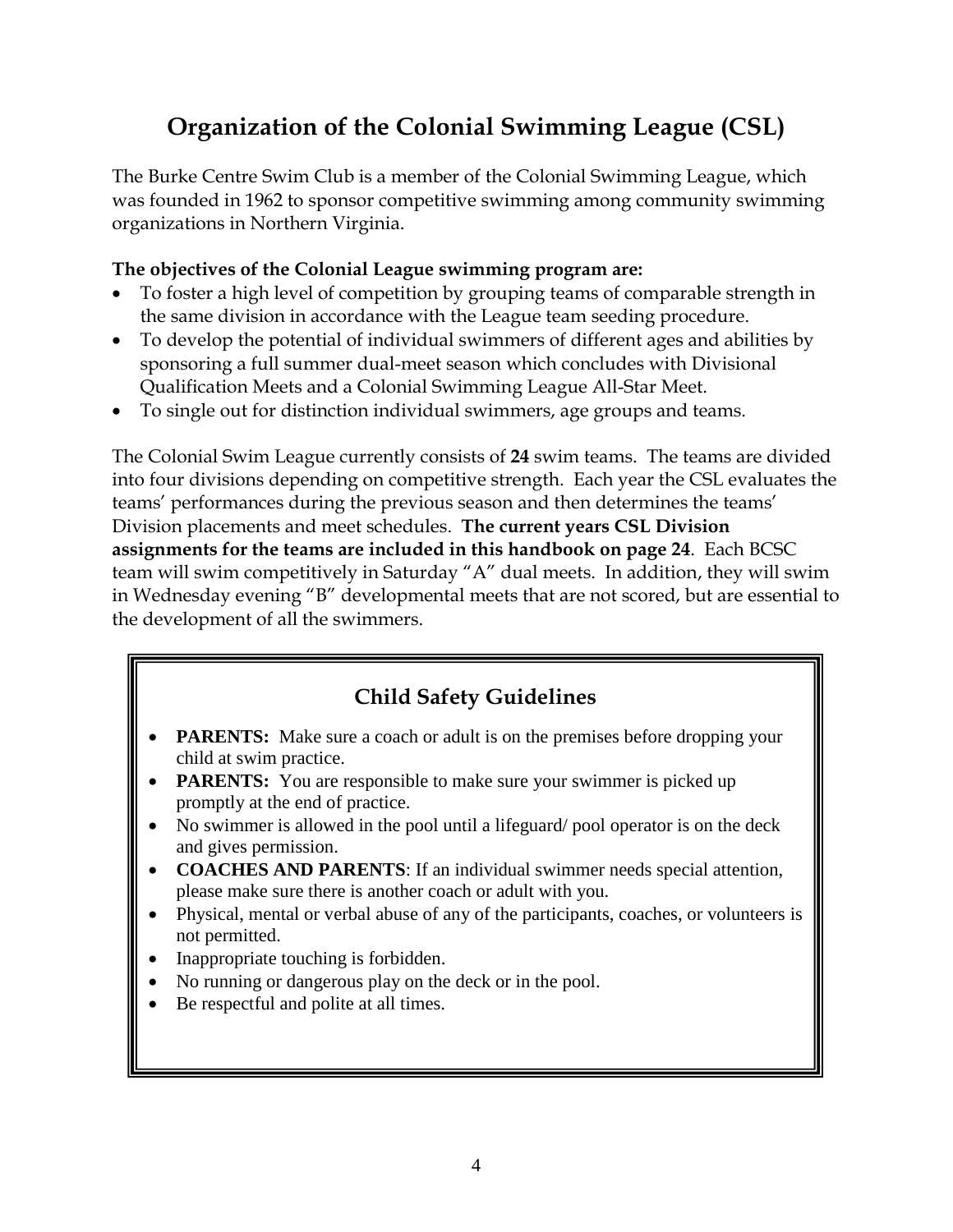### **Swim Team Practice**

To succeed at anything, one must practice! Swimming is no exception. The BCSC summer season lasts approximately nine weeks. During that time we will teach the rules of competitive swimming, work to improve strokes, and build strength and endurance. To achieve these goals, it is important that all swimmers come to practice on a regular basis.

### **Season Practice**

Season practices begin the day after Memorial Day with afternoon practices at the Commons Pool. Each team will have half the available time and will alternate times each week until school is out, when morning practice begins. This odd schedule and change of times is noted on the summer calendar received by each family. Once school is out and all pools are open, the **Penguins** will practice daily (M-F) at the Landings and the **Stingers** will practice daily (M-F) at the Ponds. The only change occurs when a team has a home Saturday meet. Then that team will practice at the Commons the day before the home meet. Check the team website for practice times and posted changes that may be necessary.

**\*\*\*Please remember to bring water to practice!**

### **Practice Guidelines:**

- Always be on time Help set- up and clean- up
- Show enthusiasm Follow all pool rules
- $\Box$  Be attentive and respectful to the coaches and your fellow swimmers

### **Practice Cancellation**

We swim if it is raining, but if thunder is heard, county regulations require the pool area be cleared immediately, and the practice cancelled. The practice can be resumed after no thunder has been heard (or lightning seen) for 30 minutes. If you are uncertain about the weather conditions prior to practice, please call the respective practice pool for a report. Swim practices are not made up

### **Swimmer Apparel and Accessories**

Swimmers should wear a swimsuit that will be comfortable for racing. The **Penguins** and the **Stingers** each have their own team suit. The wearing of the team suit is strongly encouraged. Every swimmer needs a towel, sometimes two for a meet, and the bigger and thicker the better. Other important accessories are goggles, a sweat suit (for cool days), a team swim cap (especially for girls), sunscreen, a hat, and a bag to carry everything. Remember to mark everything with the swimmer's name!

### **Family Box & Team Websites**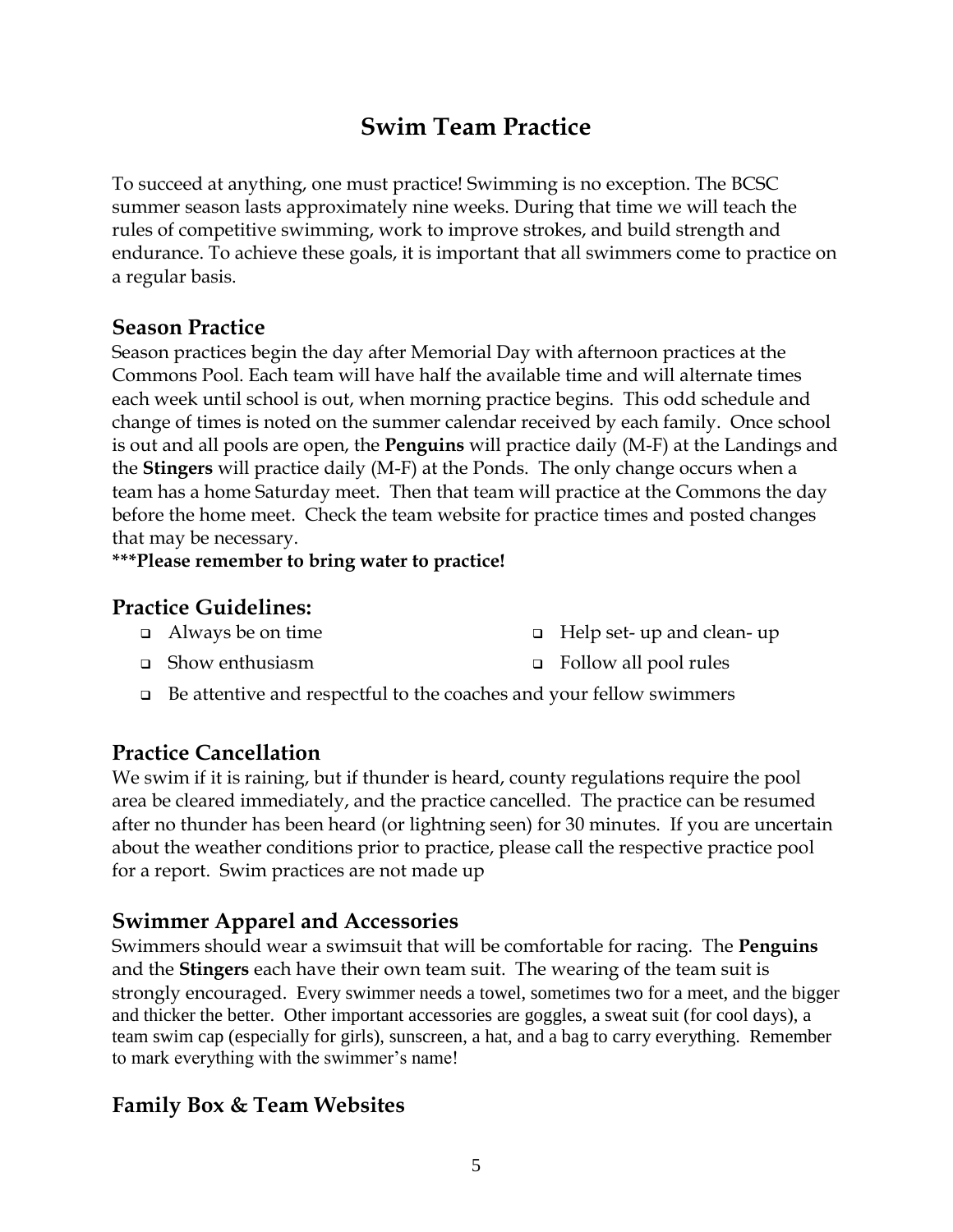Both teams use a **Family Box** and a **Team Website** for team communication and information. The **Family Box** is a large file box, which contains a folder for each family, coach and administration members associated with your team. Newsletters, activity announcements, and ribbons will be placed in each family's folder. This file box is available at all practices; swimmers should check the file daily.

**The team websites** can be found by going to **http://www.burkeswimclub.org** and clicking on the team emblem for either the Stingers or the Penguins. The websites have complete team information and are updated with current information as quickly as possible. Look for the team calendar of events which includes meets and social activities, registration forms, order forms, and flyers which can all be downloaded from the site. Check the site often throughout the season for updates, **maps to the meets**, meet results, league standings and records. Team **contact information** is also posted, with email links to coaches and team officials.

### **Team Social Board**

Many activity plans and announcements for our swimmers and families are posted on a social board that is at all practices. Social activities usually require sign-up by the families. You may be asked to help supervise, set up, or clean up; bring food or other items for the activity.

### **Suggestions for Good Communication**

- **Put it in Writing:** Please put any information or suggestions that you have for the coaches, team reps or president in writing or **email**. The coaches would appreciate receiving a written note when a swimmer is going to miss a practice or a meet. Soon after the season begins, all families will be asked to complete a **Meet Availability Sheet** for each swimmer to indicate in writing any vacation plans that conflict with our schedule. This allows coaches to plan appropriately for upcoming meets.
- **Check the Website, Team Social Board, and Family Box:** The Team Social Board and Family Box will be available at each practice. Late-breaking news about practice times, meet locations and times, and event assignments for Saturday meets will be posted on the website, placed in the Family Box, or posted on the social board nearby. Stay informed!
- $\checkmark$  Talk to the Coaches: The coaches are happy to answer any questions you may have, but please be aware of their need to focus on the team *during practices and meets.*  Please feel free to ask a question before or after practice or contact the coach by email.
- **Problems and Comments:** Questions may be directed to the **Penguins** or **Stingers** Swim Team President or Team Representative.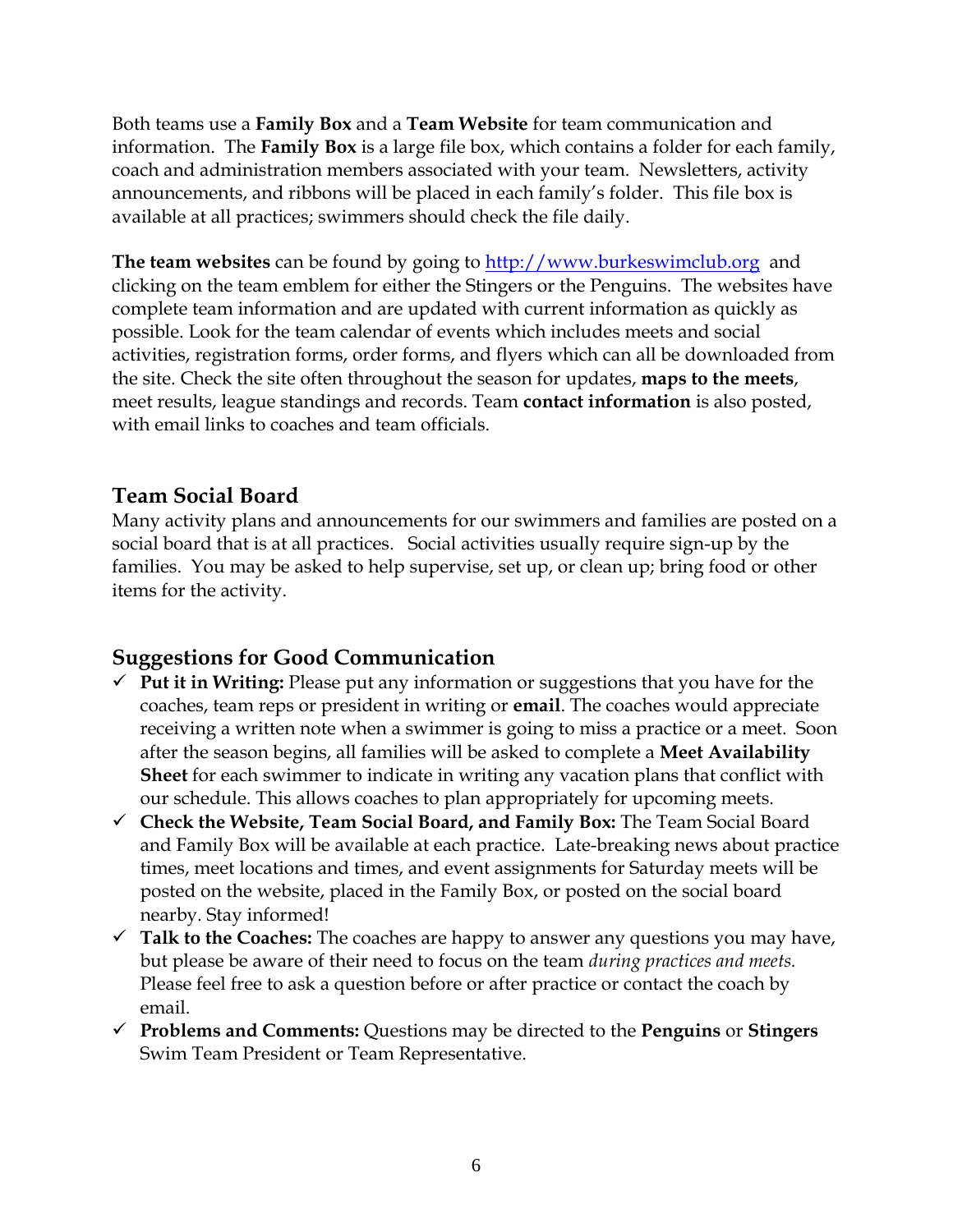### **Structure of the Swim Meets**

There are a number of different types of meets you will be hearing about throughout the season. The following is a list of the types of meets and a short explanation of each:

- (1) Time Trials
- (2) Saturday "A" Meets
- (3) Wednesday "B" Meets (Developmental)
- (4) Colonial Swim League Relay Carnival
- (5) Divisional Qualification Meet
- (6) All-Stars

**Maps to "Away" meets can be found on the team website. Paper copies may be available at practice.**

### **Time Trials**

The **Penguins and Stingers** hold a meet together in the beginning of the season to practice meet procedures and familiarize new volunteers to the running of a meet. This meet times *every* swimmer in *all* strokes at the season's start, giving swimmers and coaches a baseline to measure progress throughout the season.

#### **Saturday "A" Meets**

Saturday "A" meets are dual competitions against teams within your division. These meets are held the first five Saturday mornings after the season starts. At an "A" Meet there is one heat for each event. A heat for each event includes three swimmers from each team. The coaches decide which swimmers will be entered in each event. There are **52** events in a dual meet. Generally, it is the three swimmers who have the best times in that stroke who will be entered in the heat. Ribbons are awarded to the swimmers finishing with the three fastest official times.

**The list of the Saturday meet swimmers is posted at the Friday morning practice before each meet.** It is the swimmers' and their parents' responsibility to check the Saturday meet list each week.

Results of the "A" Meets are used to determine Colonial Swimming League awards. A trophy and banner are given to the Division winner--the team with the best win-loss record. Trophies may also be awarded to the age group winners. These are presented at the Divisional Qualification meet.

#### **SEEDING**

In Saturday meets, the home team has lanes 1, 3, and 5 while the visiting team has lanes 2, 4, and 6. (Lane 1 is always on the right side as you stand facing the pool at the starting end.) The fastest swimmers swim in lanes 3 and 4, the next fastest in lanes 5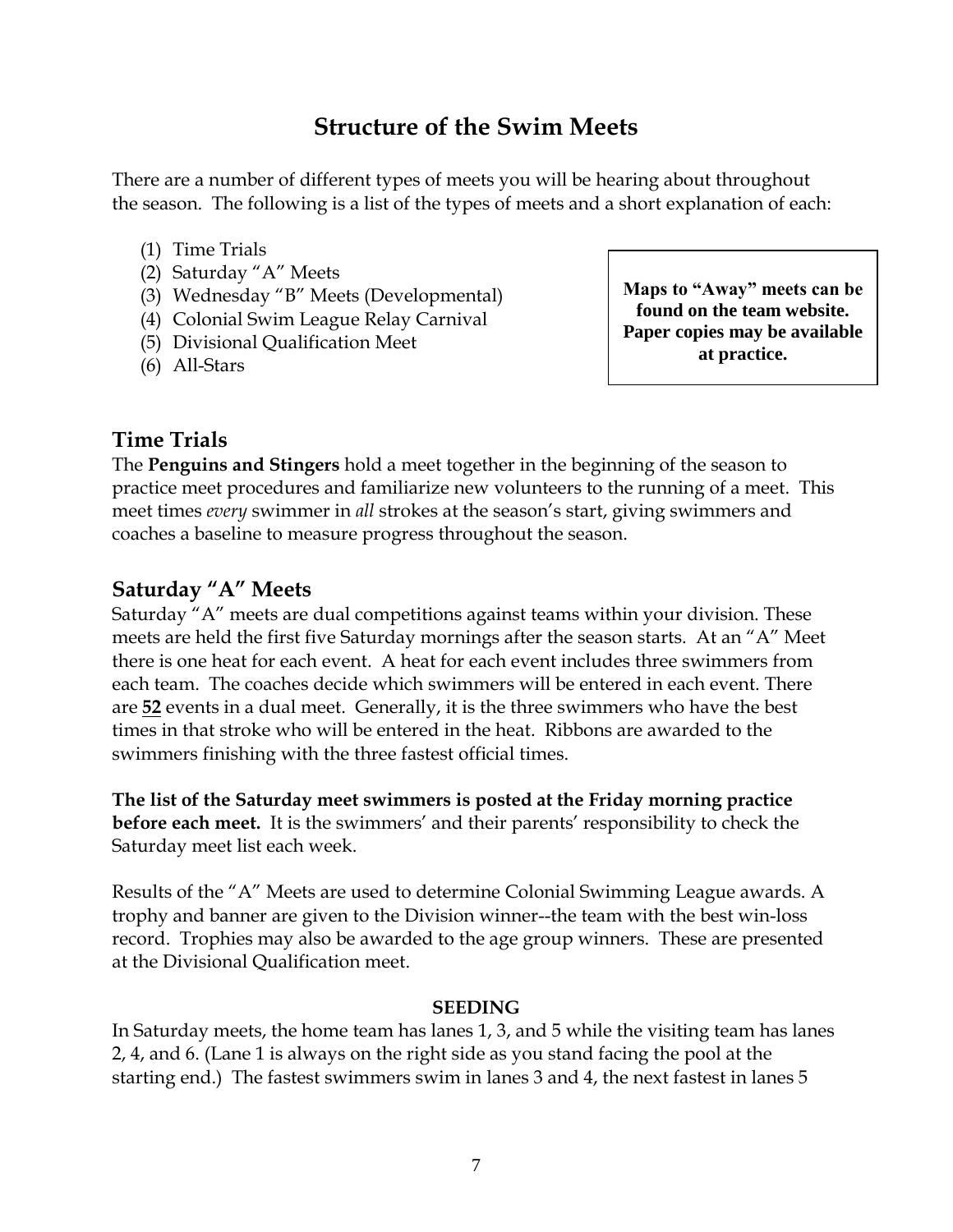and 2, and the next fastest in lanes 1 and 6. Swimmers are seeded based upon their fastest times attained in a prior competition.

#### **SCORING**

**First** place winners earn or score **5** points for the team **Second** place winners earn **3** points for the team

**Third** place winners earn **1** point for the team

**Winning relay** teams earn **7** points for the team (**0** points to loser)

There are 444 points up for grabs in a Saturday meet. Unless there are one or more places not awarded in an event due to DQs or lack of swimmers, you need 223 points to win.

### Wednesday "B" Meets (Developmental)

"B" Meets are non-scored swim meets held on Wednesday evenings. Developmental Meets provide opportunities for swimmers who do not qualify for Saturday meets to swim in a meet situation at their appropriate competitive levels while working to improve their strokes. All swimmers are encouraged to swim in the Developmental Meets. There are as many heats as required to accommodate the number of swimmers who desire to swim. Individual medleys (IM's) may be swum at the end of "B" Meets. \*Note: A swimmer cannot swim in any event that he/she has "ribboned in" (placed  $1<sub>L</sub>$ 2 or 3) during the previous Saturday Meet.

At Developmental Meets, no team scores are kept, and no team winner is determined. Individual times are recorded to determine progress. Heat winner ribbons are given at the meet and place ribbons are generally given to the swimmers finishing in the top 6 places.

### **CSL Relay Carnival**

The Colonial Swimming League Relay Carnival is a meet usually held on a Sunday morning midway through the season. This is a team event. No individual events are swum. The **Penguins** and **Stingers** will each select swimmers for the team events based on the best times and on the coaches' discretion and strategy for maximum performance at the meet.

### **Divisional Qualification Meet**

At the end of the regular season a Divisional Swim Meet is held by each of the four divisions to determine who will compete at the All-Star Meet. The location of the meet rotates among the teams. Each team may select 3 eligible swimmers in the 5 individual events (free, back, breast, fly, and IM). To be eligible to swim in this meet, a swimmer must have swum in at least two league-sponsored meets during the current season. A swimmer may swim in a maximum of three events for this meet. Swimmers of each individual event are selected based on the best times and on the coaches' discretion.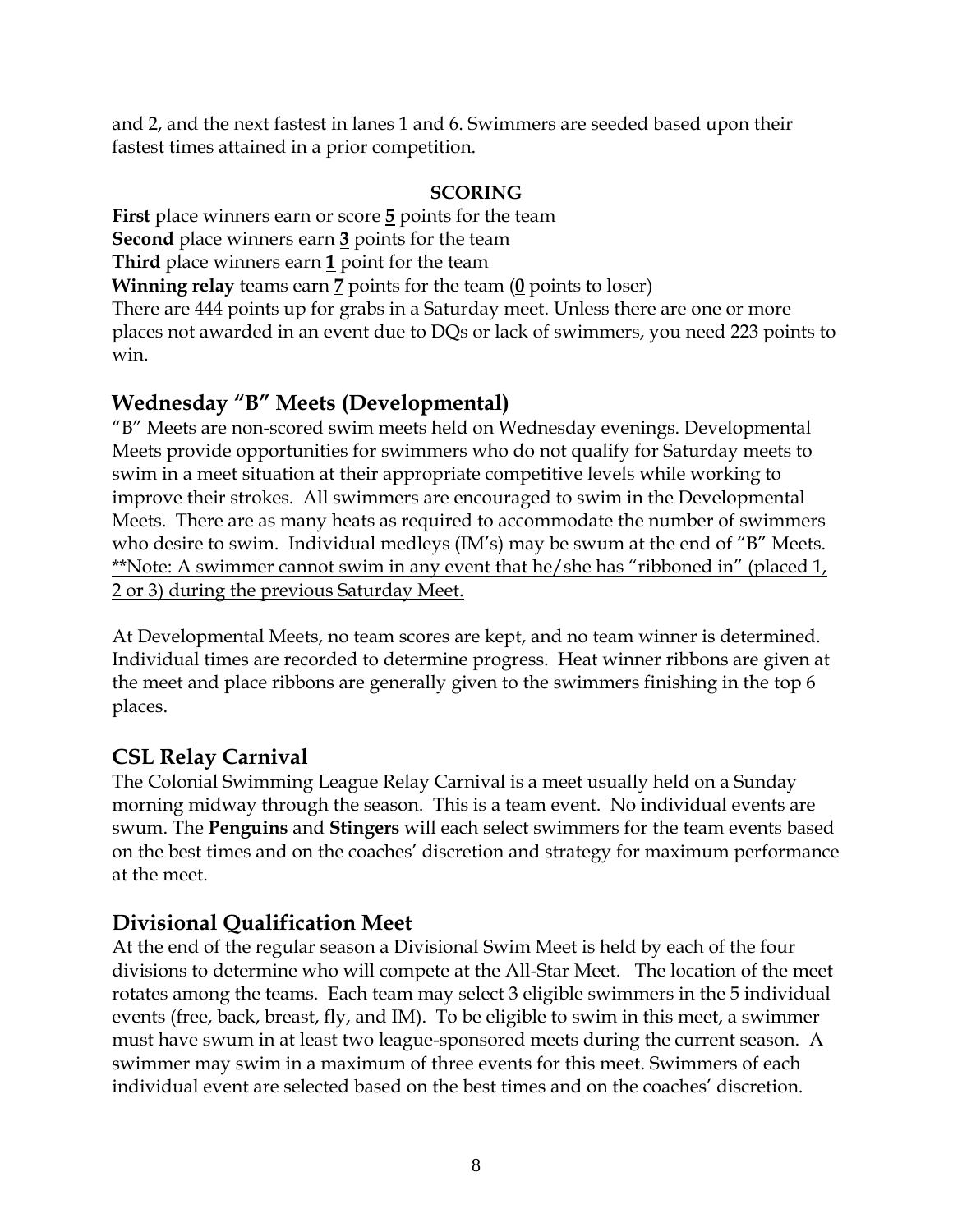Ribbons are awarded to the top six places. A meet program is sold by the host team, giving the name and lane assignment of each swimmer.

### **All-Star Meet**

The All-Star Meet is the last meet of the season. The sequence of events is exactly the same as the Divisional Qualification Meet. The twelve swimmers with the best times from the Divisional Qualification Meets throughout the Colonial League are eligible to swim in the All-Star Meet. As always, it is very important to let the coach and team representative know if a swimmer will not be able to attend the All-Star Meet.

In Divisional and All-Star Meets, heats will be seeded in accordance with the "Final Heat procedure," USA Swimming Rules and Regulations.

#### **MEET PROTOCOL**

We ask that all swimmers stay in the team area during the meets. Swimmers need to return to the team area as soon as possible after swimming their event. If you wish to congratulate your swimmer, do so in the spectator area and encourage your swimmer to return promptly to the team area. **We also ask that all swimmers stay until the end of the meet to cheer on their teammates**. It is important that we keep our team area clean both at our pool and at other pools. Please ensure that everyone cleans up before leaving a meet.

#### **CANCELLATION OF A MEET**

A meet can be postponed by mutual consent of the Team Representatives. Summer storms (those involving thunder and lightning) tend to be very localized. The weather might be very bad in the Burke Centre area, but may not be raining at all at the meet pool. Therefore, we generally go to the meet pool before making a decision. We do swim if it is only raining, but if thunder is heard, county regulations require that the pool area must be cleared immediately, and the meet delayed. The meet can be resumed after no thunder has been heard (or lightening seen) for 30 minutes. Unfortunately, Wednesday Developmental meets are subject to delays due to the evening thunderstorms. A cancelled meet, due to weather, may be rescheduled by agreement of the Team Representatives.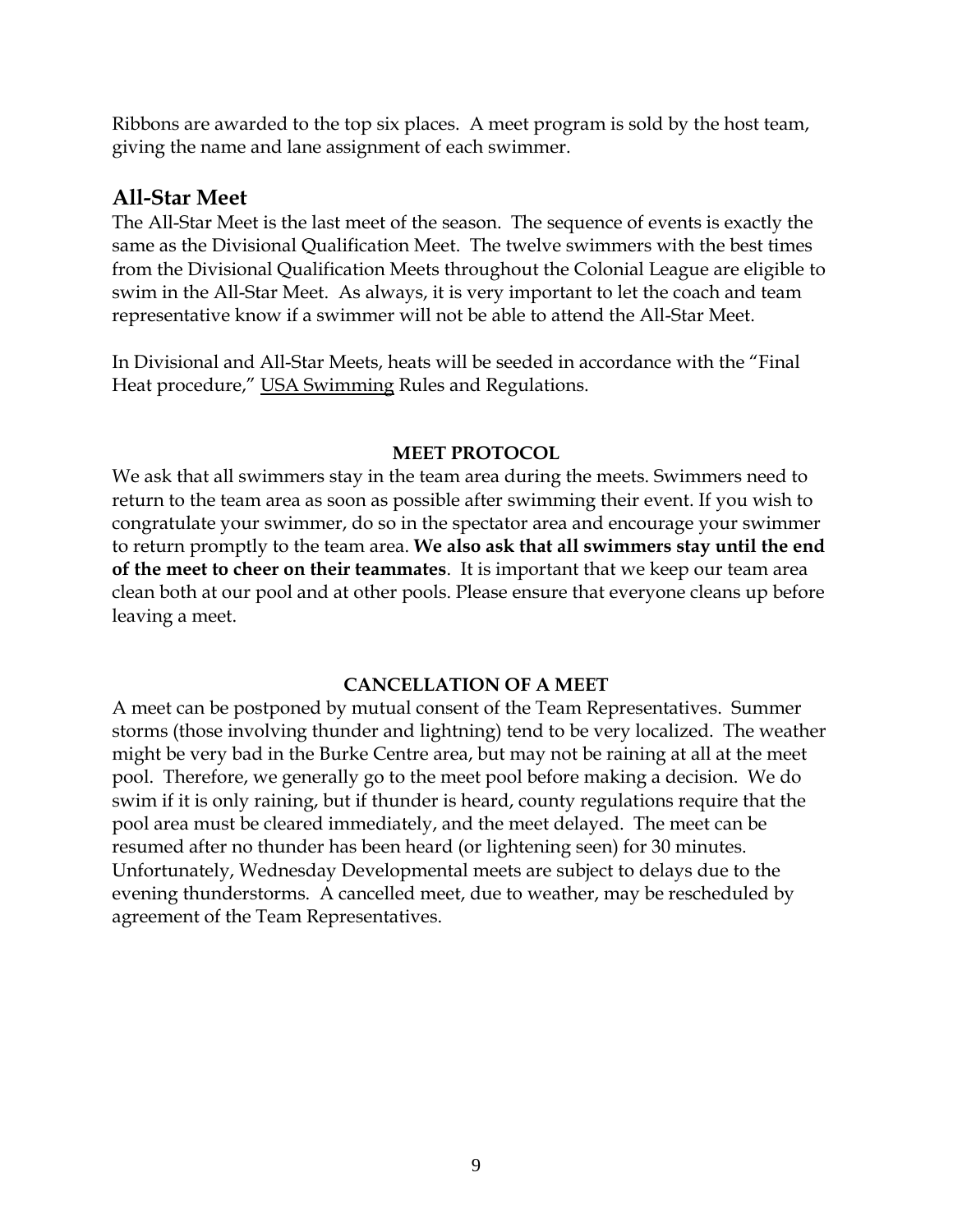### **―A‖ MEET (Saturday) EVENTS**

| <b>Boys</b>  |                   |                          | <u>Girls</u>   |
|--------------|-------------------|--------------------------|----------------|
| Event No.    | <u> Age Group</u> | <u>Event</u>             | Event No.      |
| $\mathbf{1}$ | 8 & Under         | 25m/yd Freestyle         | $\overline{2}$ |
| 3            | $9 - 10$          | 50 m/yd Freestyle        | $\overline{4}$ |
| 5            | 11-12             | 50 m/yd Freestyle        | 6              |
| 7            | 13-14             | 50 m/yd Freestyle        | $8\,$          |
| 9            | $15 - 18$         | 50 m/yd Freestyle        | 10             |
| 11           | 8 & Under         | 25 m/yd Backstroke       | 12             |
| 13           | $9-10$            | 50 m/yd Backstroke       | 14             |
| 15           | 11-12             | 50 m/yd Backstroke       | 16             |
| 17           | 13-14             | 50 m/yd Backstroke       | 18             |
| 19           | $15 - 18$         | 50 m/yd Backstroke       | 20             |
| 21           | 8 & Under         | 25 m/yd Breaststroke     | 22             |
| 23           | $9-10$            | 50 m/yd Breaststroke     | 24             |
| 25           | $11 - 12$         | 50 m/yd Breaststroke     | 26             |
| 27           | 13-14             | 50 m/yd Breaststroke     | 28             |
| 29           | 15-18             | 50 m/yd Breaststroke     | 30             |
| 31           | 8& Under          | 25 m/yd Butterfly        | 32             |
| 33           | $9-10$            | 25 m/yd Butterfly        | 34             |
| 35           | $11 - 12$         | 50 m/yd Butterfly        | 36             |
| 37           | $13 - 14$         | 50 m/yd Butterfly        | 38             |
| 39           | $15-18$           | 50 m/yd Butterfly        | 40             |
| 41           | 8 & Under         | 100 m/yd Medley Relay    | 42             |
| 43           | $9-10$            | 100 m/yd Medley Relay    | 44             |
| 45           | 11-12             | 200 m/yd Medley Relay    | 46             |
| 47           | 13-14             | 200 m/yd Medley Relay    | 48             |
| 49           | 15-18             | 200 m/yd Medley Relay    | 50             |
| 51           | Mixed Age         | 200 m/yd Freestyle Relay | 52             |
|              |                   |                          |                |

#### **ALL-STARS AND ―B‖ MEET (Wednesday) EVENTS**

Event numbers 1-40 are the same as above

| -41 | 8 & Under | 100 m/yd Individual Medley | 42 |
|-----|-----------|----------------------------|----|
| 43  | $9 - 10$  | 100 m/yd Individual Medley | 44 |
| 45  | $11 - 12$ | 100 m/yd Individual Medley | 46 |
| 47  | 13-14     | 100 m/yd Individual Medley | 48 |
| 49  | $15-18$   | 100 m/yd Individual Medley | 50 |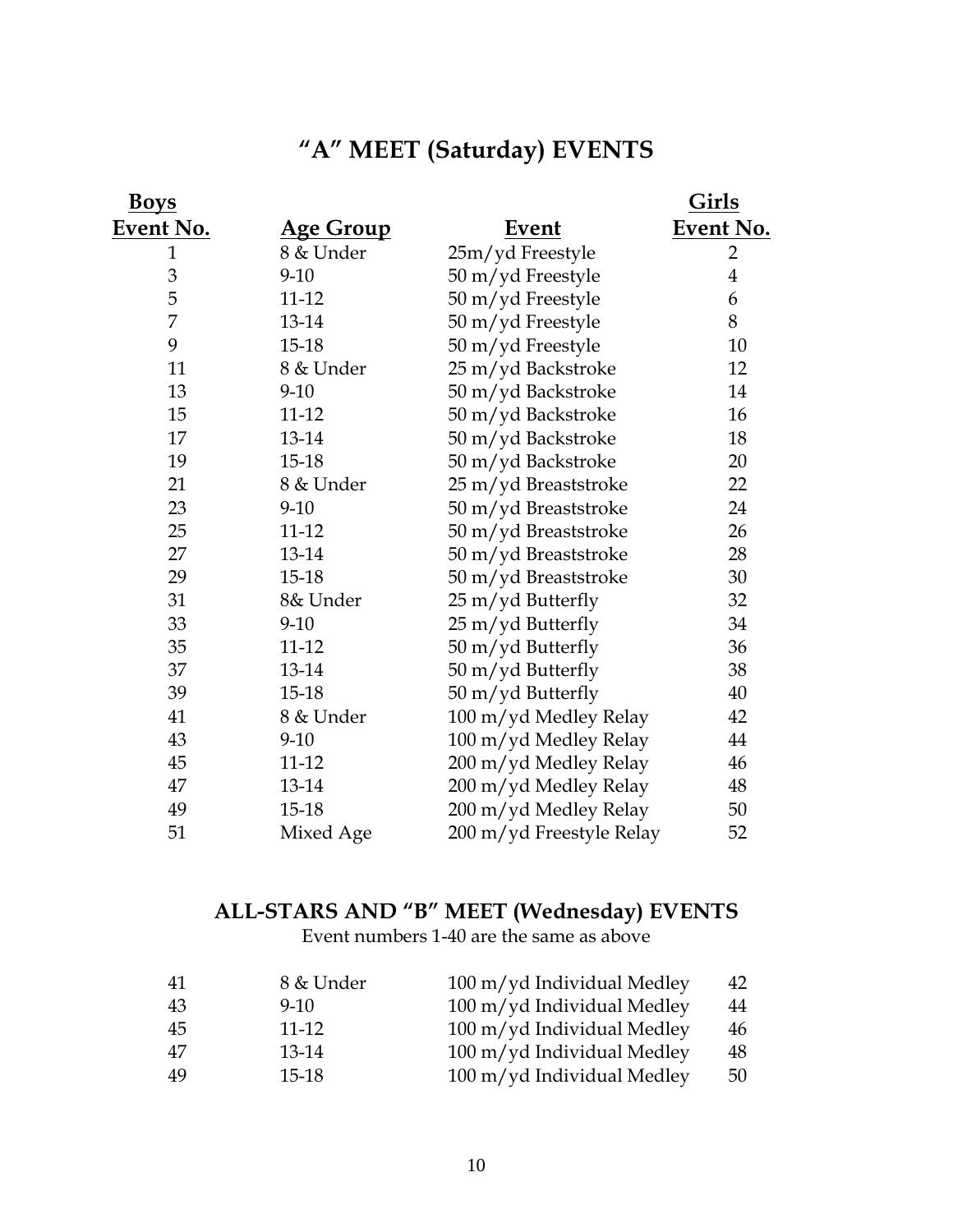### **Swim Strokes and Age Groups**

Swimmers are divided into groups according to their age and sex. The age groups for these meets are:

- $\geq 8$  years old and under
- $\geq 9-10$  year olds
- $\geq 11$ -12 year olds
- $\geq 13-14$  year olds
- $\geq 15-18$  year olds

The age of the swimmer is their age on June  $15<sup>th</sup>$  of the current season. A swimmer can swim in an older age group at any meet, but never in a younger age group.

We will briefly describe the strokes below. The rules below are the **USA Swimming** Rules as modified for use in the Colonial Swim League.

### **Freestyle**

The freestyle is defined as any means of swimming across the pool. Any stroke and kick are acceptable. However, you cannot push off or walk on the bottom of the pool or pull yourself along using the lane lines. In a 50-Meter race (two pool lengths) you must touch the wall at the 25-meter end before touching the wall at the 50 meter end. This may seem obvious, but sometimes swimmers miss the wall at the turning end of the pool.

### **Backstroke**

Like the freestyle, almost anything goes on the backstroke as long as you stay on your back. Watching swimmers learn the backstroke is a perverse sense of fun as they bounce off lane lines and wonder where they are. Eventually, they will learn to guide off the lane lines and use the overhead backstroke flags and the lane line markings to know where they are in the pool. They will also learn to count strokes from the flags to the wall.

Backstroke starts are different from all others because the swimmer starts in the water with feet planted against the wall, hanging on to either another swimmer's legs or the lip on the pool awaiting the starter's signal. "Legs" must be grabbed below the knee. Persons serving in an official capacity (such as timers or coaches) may not serve as legs. If your swimmer is a backstroker, he or she will eventually learn the backstroke flip turn. This is the one exception to staying on your back and can be used only as part of a turn (not a finish) at the pool wall.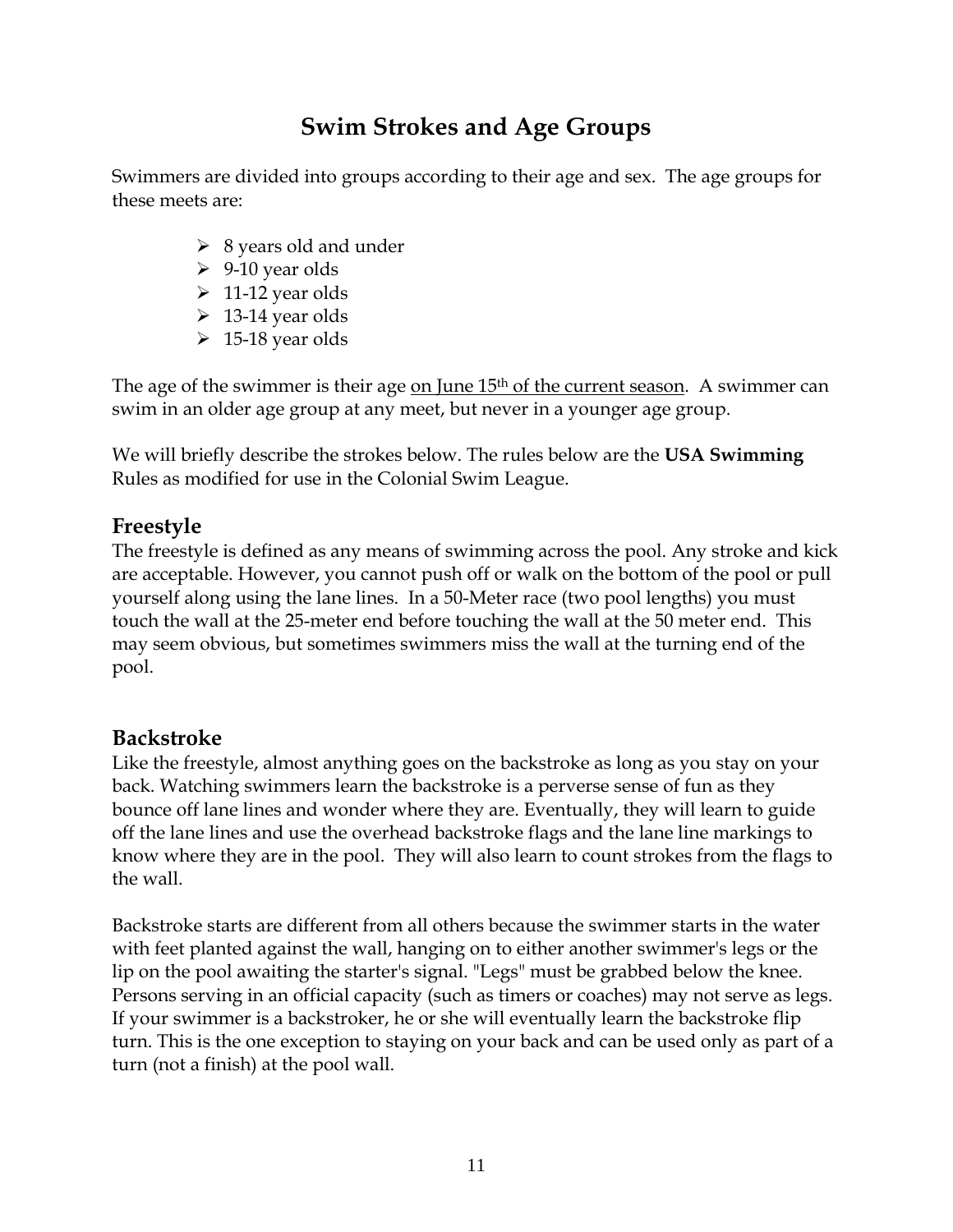#### **Breaststroke**

The Breaststroke has two components, the kick and the arm pull. The pull and its recovery must both be under the breast and cannot extend further back than the waist area except on the first pullout stroke at start and turns. The head must break the surface of the water before the arms reach the widest part of the second arm pull. The kick is a "frog" kick and the toes must be pointed outward during the propulsive part of the kick. The arm pull and kick must be in an alternating sequence and the elbows must stay below the water except for tagging the wall at the finish. Breaststroke turns and finishes require a simultaneous **two- hand** touch.

#### **Butterfly**

A well- executed butterfly (or Fly) is the most beautiful exhibition of power you will ever see in a swimming pool. Quite frankly, the fly is the hardest stroke for most swimmers to perfect and while they are learning it many look like they are drowning! There are two components of the fly: the arm pull and the kick. The arm pull must be an over the water recovery (elbows breaking the surface of the water) with the arms moving simultaneously. The kick is a dolphin style kick with both legs moving simultaneously. Unlike the Breaststroke, there is no requirement to alternate the kick and pull. In butterfly it is permissible for the swimmer to be submerged for not more than 15 meters. Turns and finishes require a simultaneous two-hand touch at the wall.

### **Individual Medley (IM)**

The Individual Medley (or IM) is when an individual swims each of the four strokes in the sequence Butterfly, Backstroke, Breaststroke, Freestyle. We swim a 100 Meter IM, which means that 25 Meters, or one pool length, of each stroke is swum. In a 100 Meter IM, every turn is a stroke change and stroke finish rules apply. This means no Backstroke Flip Turns.

### **Relays**

There are two kinds of Relays, the Freestyle Relay and the Medley Relay. Both involve a team of four swimmers, each swimming one-quarter of the total distance. In the freestyle relay, each swimmer swims the freestyle. In the medley relay, the sequence of strokes is Backstroke, Breaststroke, Butterfly and Freestyle. In all relays, each swimmer must wait until the previous swimmer touches the wall prior to leaving the deck.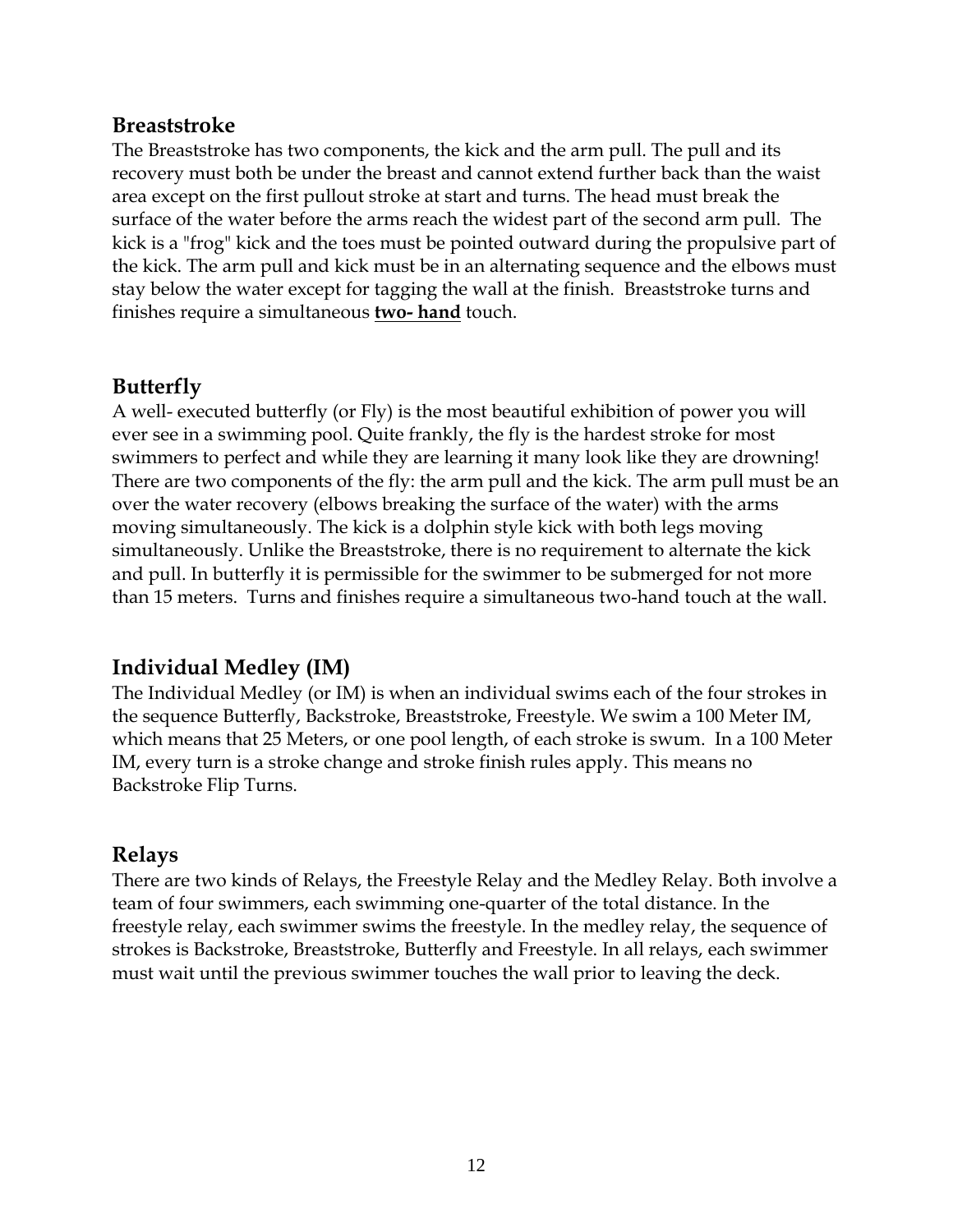### **Disqualifications (DQs) and False Starts**

In swimming, the rules must be followed or a disqualification, or **DQ**, is committed. This can be traumatic the first time a swimmer is "DQ'd" for just one mistake, but in fairness to other swimmers, this rule must be followed.

### **Disqualifications**

A **DQ** is any violation of the rules observed by any appropriate official. Some of the more common reasons for DQing in a particular stroke are as follows:

#### **FREESTYLE:**

- $\triangleright$  Failure to touch the wall at the turning end of the pool
- $\triangleright$  Walking on or pushing off the bottom
- $\triangleright$  Pulling on the lane lines
- $\triangleright$  Exiting the pool before swimming the specified distance

#### **BACKSTROKE:**

- $\triangleright$  Body moving past vertical towards the breast at any time except during a flip turn
- $\triangleright$  Leaving the wall after a turn with body past vertical towards the breast
- $\triangleright$  Improper flip turn (older swimmers)

#### **BREASTSTROKE:**

- $\triangleright$  Incorrect kick, such as a Scissor kick or Flutter kick
- Non-Simultaneous two-hand touch or one hand touches at turn or finish
- $\triangleright$  Toes not pointed outward during the propulsive part of the kick
- $\triangleright$  More than one stroke underwater (double arm pull) per kick
- Arm recovery past waist except on first stroke after start or turn
- Head didn't break surface by widest part of second arm pull underwater after a start or turn

### **BUTTERFLY:**

- $\triangleright$  Non-Simultaneous or one handed wall touch at the turn or finish
- $\triangleright$  Non Simultaneous leg movement during kicks/ (scissor or flutter)
- $\triangleright$  Arms not brought forward over the surface of the water
- $\triangleright$  Non Simultaneous arm movement during recovery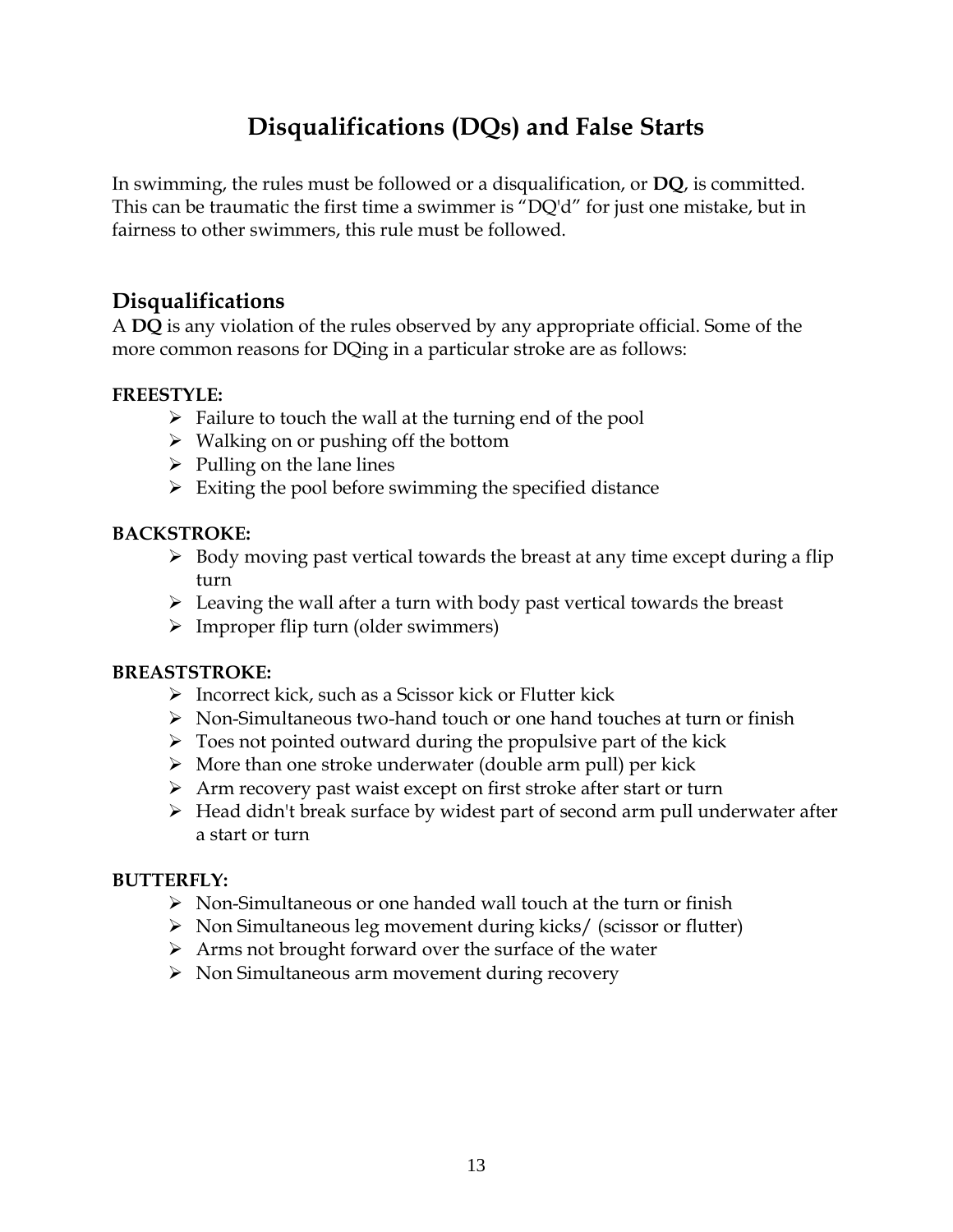#### **HOW WILL I KNOW A DQ OCCURRED?**

Unlike football, we do not blow a whistle and announce to the world that a rules violation has occurred. Except during relays, when a Stroke and Turn Judge observes a violation, he raises his hand to signal the referee that he has observed a violation. He then writes it up on a DQ slip. The judge then takes the slip to the referee, who verifies that the rule has been broken and can question the Stroke and Turn Judge to ensure that he was able to see the violation that was cited. The DQ slip is sent with the time cards to the computer operators for documentation.

#### **HOW DO I KNOW IF MY KID DQ'd?**

Your kid will probably know before you do since the Team Rep tells the coach, who then tells the swimmer. You will probably find out if you saw your swimmer finish with one of the top three times but he is not announced later in the top three places. Similarly, someone else DQ'd if your swimmer finished in 4th, 5th or 6th yet is announced as one of the top three finishers. Another way to find out is by reading the official Meet Results, which are posted at the pool as the meet progresses.

#### **A WORD ABOUT OFFICIALS AND DQ's**

Every Official on the deck will always give the benefit of the doubt to the swimmer. The difference between "legal but ugly" verses " illegal" is sometimes a close call, so any violation called by an official is an "I saw" not an "I think I saw".

#### **CAN A DQ BE PROTESTED?**

The Team Rep is the only person who can officially question a disqualification or any other call by an official. If something happens involving a swimmer that you do not think is right, talk to the coach or the Team Representative. The Team Rep will initiate action in accordance with CSL rules if thought to be appropriate. Please do not question the judges or referee.

#### **False Starts**

Any swimmers who are not motionless at the start, or who enter the water prior to the Starter's signal, may be charged with a false start. The Starter and Referee shall independently determine whether any swimmers should be charged with a false start. If both confirm the false start, then the race will proceed without recall, and the swimmer or swimmers charged with a false start shall be disqualified at the completion of the heat. No disqualification shall be assessed if, in the opinion of the Referee, the false start was caused by reaction to motion by another swimmer, or by extenuating circumstances (such as a loud noise at the start).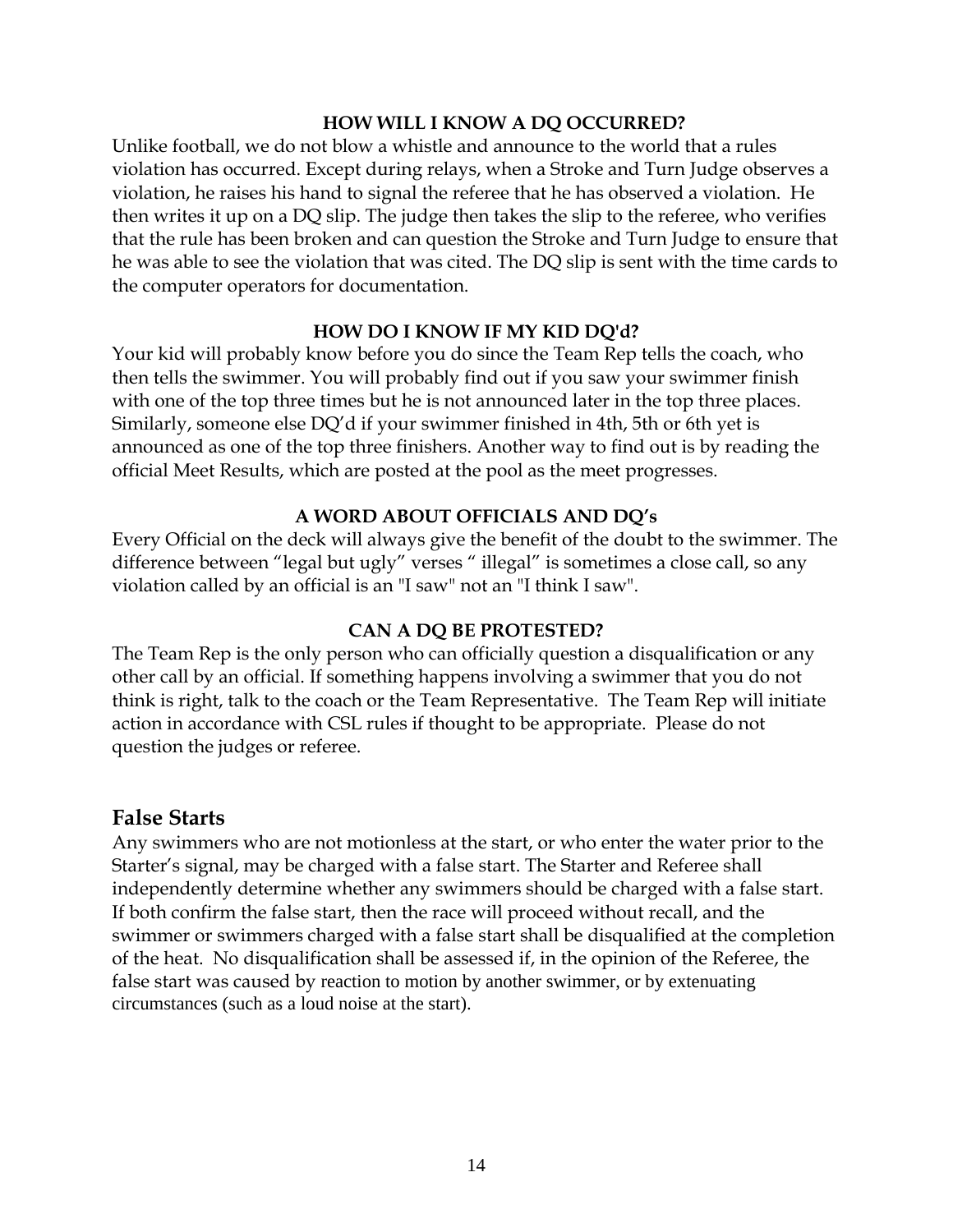### **BCSC Special Events**

### **Stroke and Turn/ Officials Clinics**

Traditionally, the Colonial Swim League offers an **Officials Clinic** the first Saturday in June in Burke Centre to train individuals to officiate swim meets (stroke and turn, starter, and referee). Additional clinics are scheduled at other locations around the league. Access the CSL website or your team website for a list of dates and locations for Officials Clinics. **Both teams are in need of additional Stroke and Turn Judges. Please consider attending an ―Officials Clinic**."

### **Set-up for Home Meets**

When your team is scheduled for a home meet there is set up the night or morning before or in the early afternoon for weeknight meets. Each team has a Set-up Coordinator. Volunteers are needed to prepare the pool for a swim meet.

### **Social Events**

Throughout the season there are social events that allow our swimmers and their families to get together outside of the practice environment. Social activities might include events such as a **team breakfast, swim-a-thon, dive in movie night, bowling, picnics, after practice or meet socials at a local restaurant, an ice cream social or pizza party on a Friday night before a meet to coincide with pool set up, etc.** Each team manages its own social activities, so please contact your team's Social Coordinator to share ideas and/or volunteer.

### **Suit Fitting and Swim Attire**

Summer swimming is a TEAM sport, and we strongly encourage the wearing of a team suit. At the beginning of the season there is a suit fitting held by *SuitUp,* our supplier, at one of the practices. If caps are worn, they MUST be team caps. Caps are available through the team at regular practices. Each team usually takes orders for some spirit wear (team t-shirts & sweatshirts) at the beginning of the season.

### **Team Pictures**

Team pictures are usually scheduled for the end of June or beginning of July.

### *Watch for sign-up sheets posted at your team's swim practice!*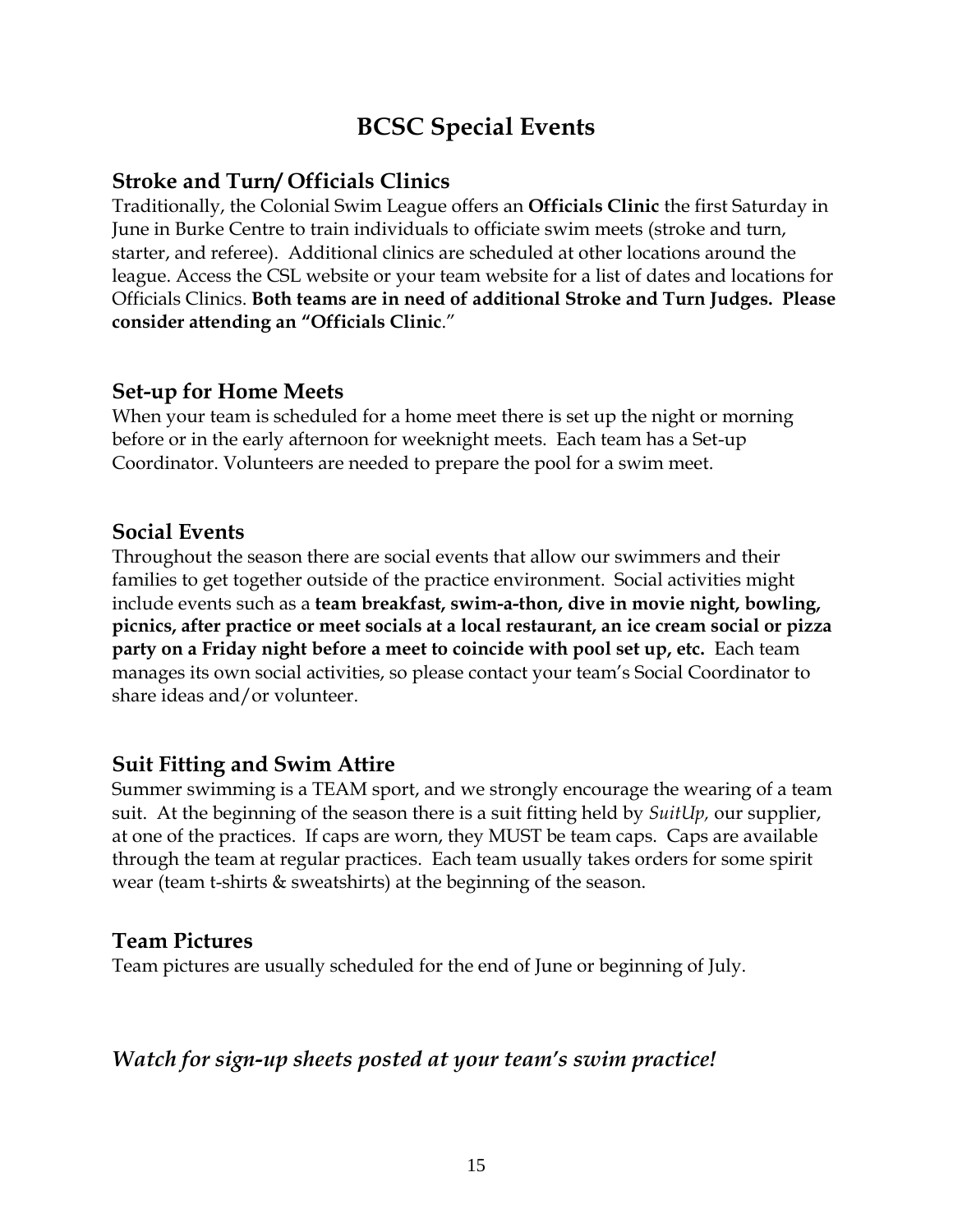### **Volunteer Support**

Swim teams, unlike most other children's athletic activities, require a large number of parental volunteers. Some jobs like runner, timer, snack bar helper, or set up/ clean up can be accomplished during the day of the meet and take very little, if any, additional time. Other jobs such as Starter, Referee, Stroke and Turn Judge or member of the administration take more time, but are necessary if we are to continue the BCSC program.

**Thus, we are asking all parents to volunteer their services in two areas during the swim season. How you wish to volunteer is up to you.**

### **Volunteer Opportunities and Job Descriptions**

**STARTERS AND REFEREES --** *Requires training at an Officials Clinic offered by The Colonial Swim League, usually on the first Saturday of June, in Burke Centre.* The Starter is responsible for announcing the event and start of each race. The Referee is responsible for making the final decision on a possible infraction by a swimmer or team. Referees must be Starter and Stroke and Turn certified. Starters must be Stroke and Turn certified.

**STROKE AND TURN JUDGES--***Requires training at an Officials Clinic offered by the Colonial Swim League, usually on the first Saturday of June, in Burke Centre.* These individuals are responsible for monitoring the swimmer's strokes and recording a possible disqualification (DQ) during a meet.

**TEAM REPRESENTATIVE –** The individual shall act on behalf of the team Board of Officers. The Team Rep. participates in League meetings and is the spokesperson for his/her respective team at these meetings. They act as the meet manager for home meets, and are responsible for the smooth running of all meets. They coordinate meet dates and locations. The Team Rep. will also act as the liaison between the referee at a swim meet and any party with a dispute over a referee's decisions regarding any swimmer's performance.

**BCSC CLUB REGISTRAR –** Receives all official swimmer registrations. Provides each team with a roster of current members. Forwards all registration fees to the BCSC treasurer.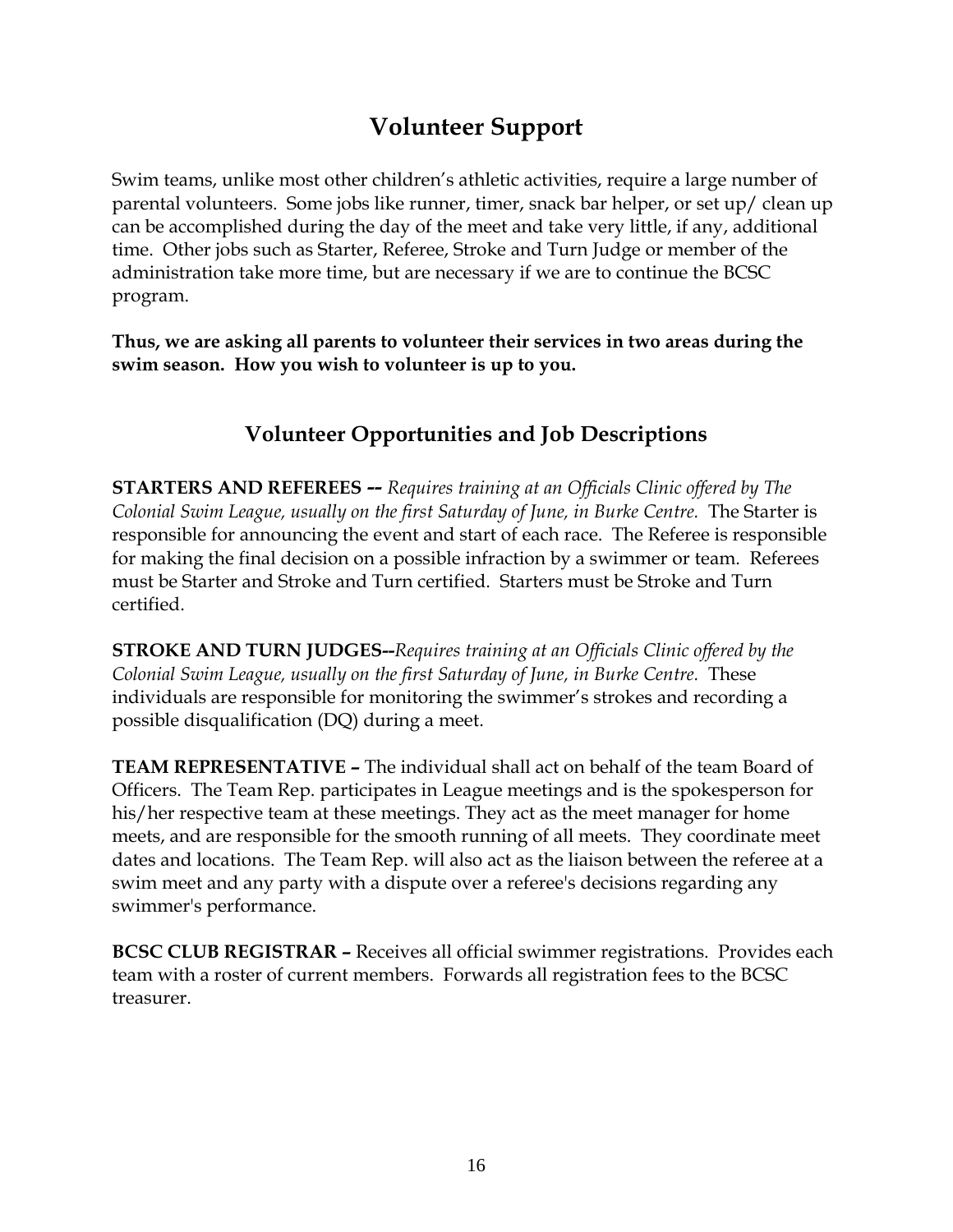**CLERK OF COURSE**—this individual lines up the swimmers in order of events and lane, so that the meet runs smoothly.

**HEAD TIMER & LANE TIMERS**—these individuals record the official times of swimmers in each lane. Three timers are required on each of the six lanes plus one or two additional timers for back up. The **Head Timer** coordinates and recruits Lane Timers for each meet.

**SCORING /COMPUTER OPERATOR**—the team Computer Operator uses **HyTek Meet Manager** to organize the meet, enter each swimmer's time, and manage the meet to include scores, records, reports and ribbon labels. Files are transported electronically to **HyTek Team Manager** for record keeping and data management to help run the team. Coaches use this data to keep track of a swimmers progress throughout the season and to help in meet placement.

**RIBBON WRITERS**—at the meet these individuals prepare ribbons to be distributed to the swimmers. Ribbons are completed and placed in the swimmer's folder located in the Family Box.

**SET-UP/ EQUIPMENT AND TAKE-DOWN—**these individuals help prepare and dismantle the pool for a **Home** swim meet. This labor-intensive opportunity includes laying and removing lane lines, moving tables and chairs, and cleaning pool area. Set up can be accomplished very quickly with many participants. Traditionally, set up for a Home meet is combined with a social opportunity for the swimmers and families.

**SNACK BAR**—In order to keep registration cost at a minimum and to cover the expenses of ribbons and awards, the **Penguins** and **Stingers** raise additional funds through the management of the Snack Bar during their Home meets. Many volunteers are needed to donate items to be sold and to contribute their time as a server or a cashier. Each team manages its own Snack Bar so please contact your team's Snack Bar Coordinator to volunteer. Watch for sign-up sheets posted at practices prior to a Home meet to volunteer to contribute items to be sold at the snack bar.

**SOCIAL**—these individuals are responsible for coordinating the social activities for the swimmers and their families throughout the season. Each team manages its own Social Activities, so please contact your teams Social Coordinator to share ideas and/or volunteer.

**WEBMASTER**—this is an exciting opportunity for any individual who wants to post and provide information to the team. The website is an opportunity for team officials to share news regarding the team and the current activities quickly and efficiently. Directions, Schedules, Meet Results, Personal Best Times and other valuable information can be found on the site.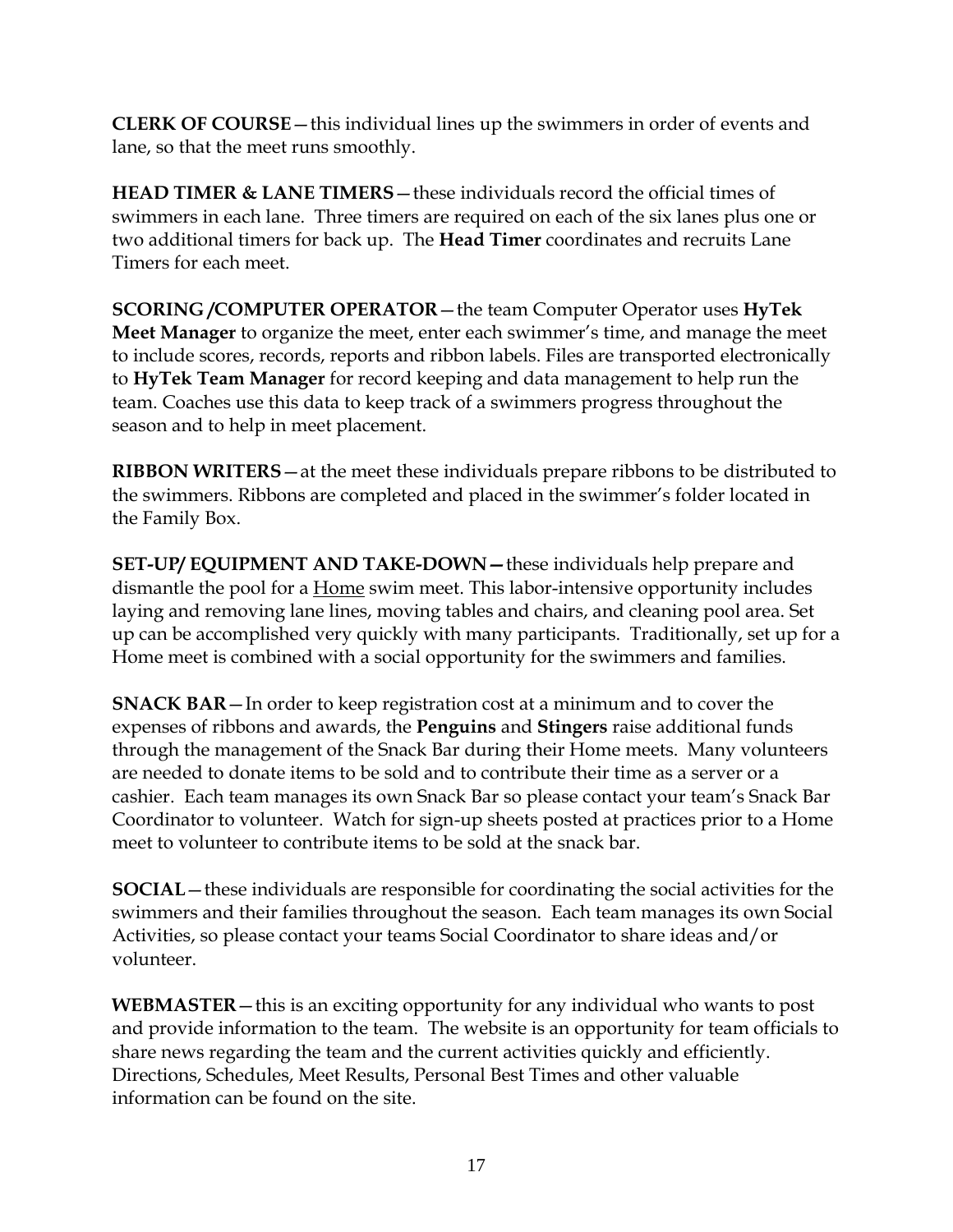### **For the Swimmer**

### **Swimming Hydration and Nutrition**

#### **HYDRATION**

The vast majority of swimmers on a swim team do one of two things: either they do not drink at all or they drink sport drinks. Both of these approaches are incorrect. Sport drinks were originally designed as a replacement for nutrients and electrolytes that are lost after exercising for hours. Truth is, most of the sport drinks out there are little more than glorified Kool-Aid, and it is not what your swimmer needs. **The most important thing you can drink in swim meets and at practices is WATER.** Cells cannot function properly without an ample supply of water, and if you are even slightly dehydrated, it takes quite a while to get the proper water levels back into your system. When you drink water, it contains zero calories and no sugar, so your blood chemistry will remain balanced, allowing you to perform most effectively.

**To minimize poor performance due to dehydration swimmers should:** 

- **Drink two cups of fluid for each pound lost in workouts/competition.**
- **Drink one to two cups of fluid prior to working out or competing.**
- **Drink 4-10 ounces of fluid every 15-20 minutes during training.**
- **Dark urine indicates dehydration and the need to replenish fluids.**

Don't wait until you are thirsty to drink… by then your body is already getting dehydrated. A good measurement to use is the color of your urine. If it is clear, then you are doing a good job. **Bring water to practice!**

#### **FOOD**

Another problem observed at meets is what swimmers are eating in preparation for their performances. You should be competing at swim meets on a fairly empty stomach. You should not be starving, but not be full either. When you eat food, blood fills your stomach to aid in digestion. If your blood is in your stomach, then it cannot be in your muscles helping you perform. This can cause all kinds of cramping, not to mention a decrease in performance. Remember the old saying, "Wait 30 minutes after eating before you enter the water"?

Eventually, though, you will have to eat during a meet, but the kind of food you choose can make a big difference in your swimming performance. **It is always best to stay away from sweets, and foods with little nutritional value around race time, because of what it can do to your blood sugar levels (see above explanation in hydration paragraph).** It is also important to stay away from Power Gels and GU. These products were designed for endurance athletes (such as tri-athletes and marathon runners). The problem is that they are filled with high levels of sugar, almost like taking a shot of frosting. This will cause all kinds of problems with your blood chemistry if you eat this before a race.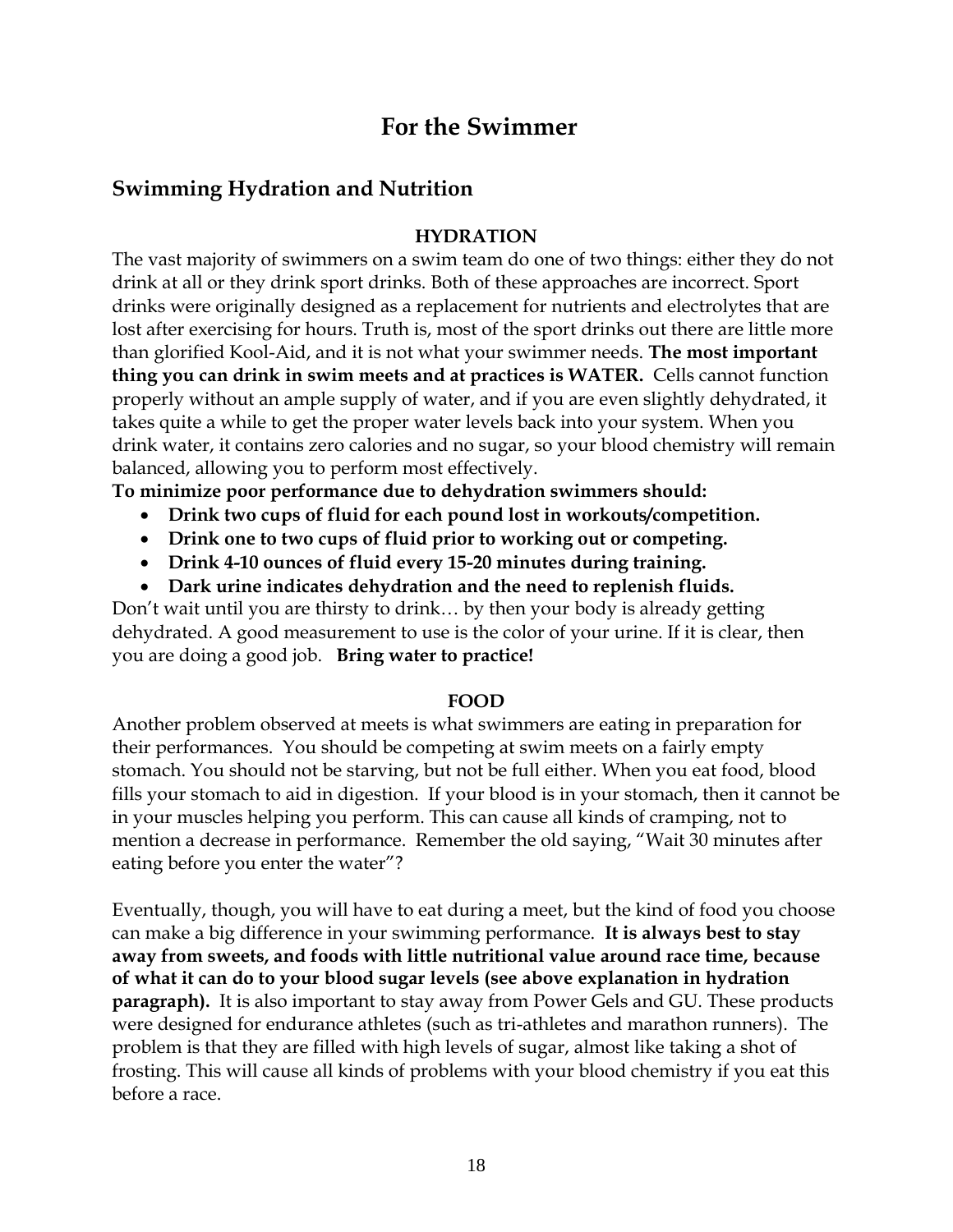**The best advice on what to eat during a swim meet is fruit, energy bars, or anything with some nutritional value (preferably with some protein in it).** After the meet and the night before go ahead and have a big meal (steak, chicken, pizza, etc.) It will have plenty of time to digest and it won't make you so hungry the next morning.

#### **PRE-RACE MEAL**

Stay within your normal eating habits. Do not try anything unusual right before your event. Eat 2-4 hours before the race. Have your meal be high in carbohydrates (100-200 grams) and low in fat and protein. These two are too slow to digest and require too much additional blood in the process.

Example: bagel & jam, banana, sport drink, cooked rice or baked potato.

For the athlete that finds they get too nervous to eat properly as their race draws close, they can consider buying Sports Nutrition drinks. Items like Boost or Insure Lite fit the bill perfectly.

#### **SWIM MEET FOODS**

Here's a list of easy-to-take-along high-crab foods for eating during a daylong swim meet

- **Water, sports drink and juices (limited).**
- **Fruit-Banana, apple, grapes, orange, melons, peach, pear, dried fruit,**
- **Bagels, bread, low-fat energy bars, low-fat muffins or cookies** *(fig-bars, ginger snaps, vanilla wafers)*
- **If there are more than 2 hours between races take some dairy items such as yogurt, low-fat cheese and crackers.**

Try limiting or avoiding these items during and immediately before competition:

- Fatty Foods Fast foods, ice cream and fries.
- High Protein Foods Meats, dairy and protein supplements.

### **Sleep Needs**

Lack of sleep the night before a competition or consistently poor night sleep patterns leading up to an event can cause fatigue. Sleep is important because it is the time when actual physical growth occurs and tissue recovery from daily activity takes place. The number of hours needed for rejuvenation is age-dependant.

| AGE                    | <b>HOURS OF SLEEP NEEDED</b> |
|------------------------|------------------------------|
| years                  | $10\frac{1}{4}$              |
| $ 10-11$ years         | $9\frac{3}{4}$               |
| $ 12 \rangle$ years    | $9\frac{1}{4}$               |
| $ 13 + \text{years} $  | 9                            |
| $ 16-20 \rangle$ years | $8-9$                        |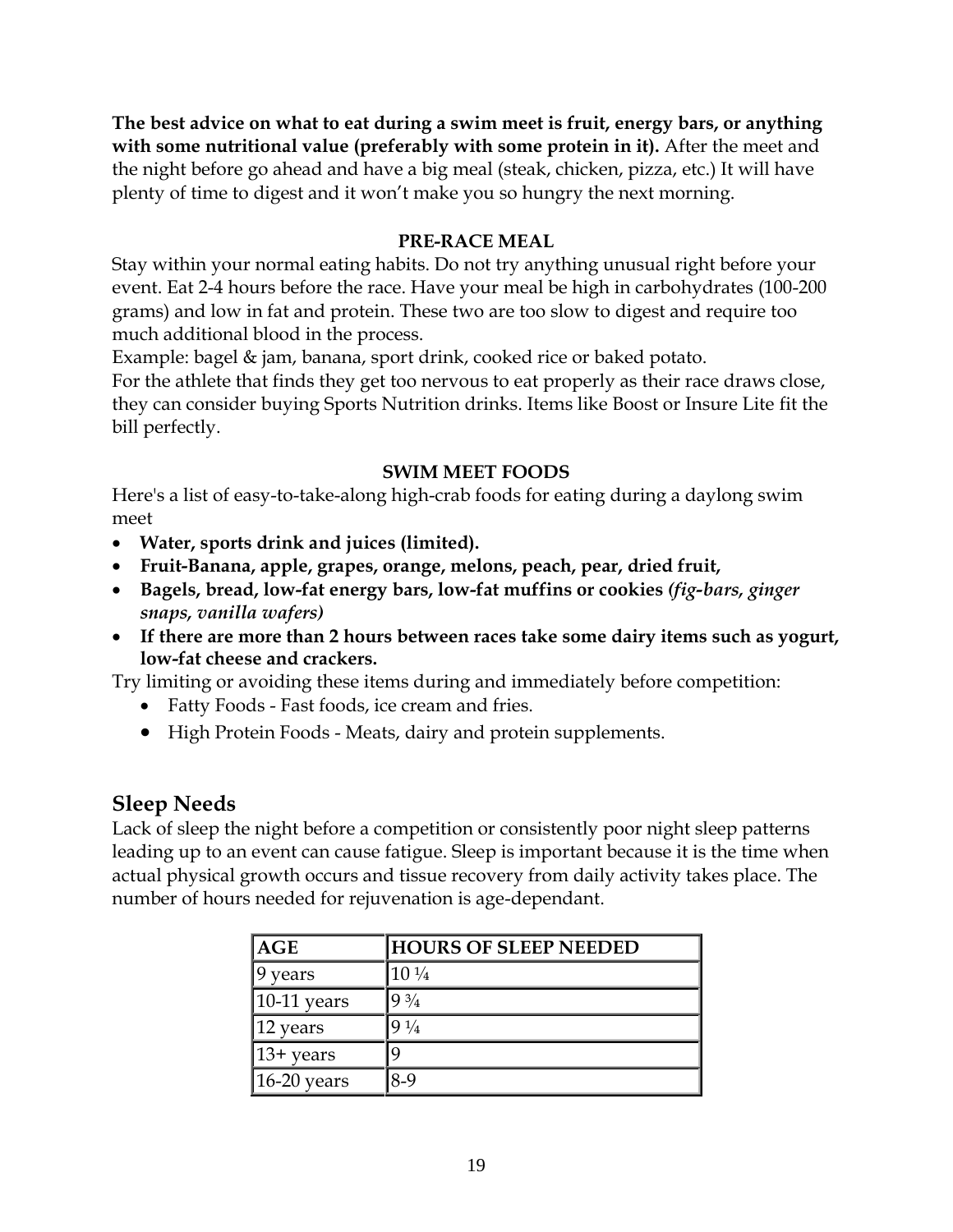### **Winter Swim**

Several organizations offer winter swim classes in stroke mechanics. The objectives are to develop and refine swimmers in starts, turns, and the four competitive strokes in preparation for summer swim teams as well as build life long swimming skills. Many offer time trials/swim meets during the winter season so swimmers can learn about competition as well as work on achieving their personal goals. Programs are usually conducted from September to May. Often, in the spring additional mini sessions are offered by these organizations so swimmers can start preparing for the summer swim season.

| <b>LOCATION</b>         | <b>LINK</b>                                 |
|-------------------------|---------------------------------------------|
| Curl-Burke Swim Club    | http://www.cubu.org/                        |
| FISH                    | http://www.pvfish.org/                      |
| Mason Makos             | http://www.makoswimming.org/                |
| Potomac Marlins         | http://www.potomacmarlins.com/              |
| Herndon Aquatic Club    | http://eteamz.active.com/herndoncommanders/ |
| York Swim Club          | http://www.yorkswim.com/home.asp            |
| <b>Machine Aquatics</b> | www.machineaquatics.com                     |

Here is a list of some of the **winter swim programs** available in our area:

### **Other Helpful Swimming Links**

| <b>Potomac Valley Swimming</b>  | http://www.pvswim.org/pvs_club.htm                                      |
|---------------------------------|-------------------------------------------------------------------------|
| USA Swimming                    | http://www.usaswimming.org                                              |
| <b>Colonial Swimming League</b> | http://csl.nvblu.com/                                                   |
| <b>Burke Centre Penguins</b>    | http://www.burkeswimclub.org/Penguins/index.htm                         |
| <b>Burke Centre Stingers</b>    | http://csl.nvblu.com/plasma/core/site/csl/grp/csl_burke_centre_stingers |
| <b>Burke Centre Conservancy</b> | http://www.burkecentreweb.com/outside_home.asp                          |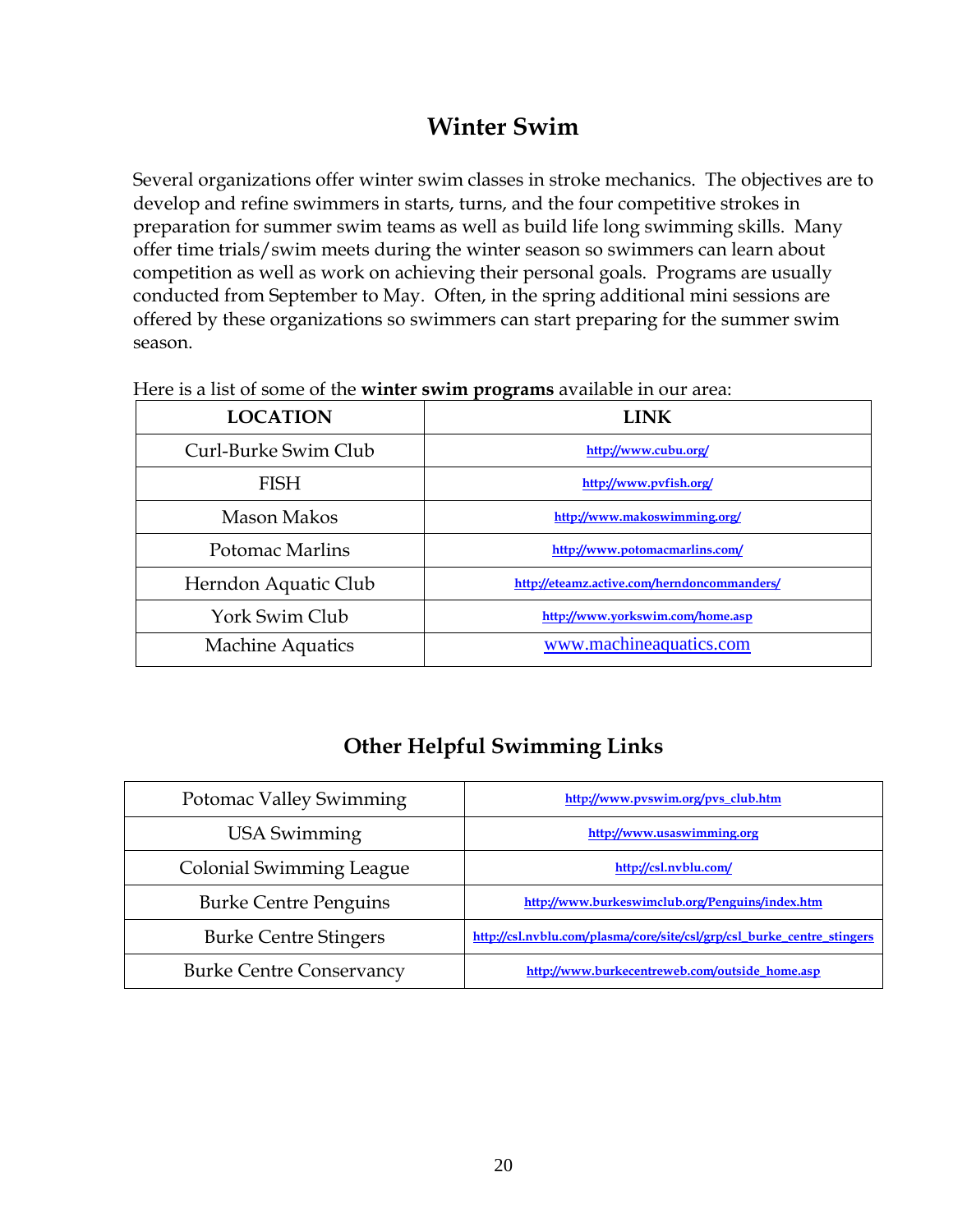

### **Penguins Team Contacts**



### **2010 Burke Centre Swim Club Executive Board**

| <b>POSITION</b>          | <b>NAME</b>     | <b>EMAIL</b>              | <b>PHONE</b> |
|--------------------------|-----------------|---------------------------|--------------|
| President                | Amy Zajic       | zajicfamily@cox.net       | 703-503-1123 |
| <b>Vice President</b>    | Janine Canty    | Jcanty01@cox.net          | 703-250-0196 |
| <b>Secretary</b>         | Cindy Reilly    | Cindy@canreilly.net       | 703-425-8775 |
| <b>Treasurer</b>         | Pam Moore       | tpser@msn.com             | 703-425-3395 |
| <b>Penguins Team Rep</b> | Gordon Smith    | gordonsmith@verizon.net   | 703-322-0246 |
| <b>Stingers Team Rep</b> | JoEllen Osiecki | osieckifamily@verizon.net | 703-978-7809 |
| Registrar                | Mary Smith      | Marysmith6@berizon.net    | 703-322-0246 |

### **Penguins Team Board of Directors and Committee Chairmen**

| <b>POSITION</b>              | <b>NAME</b>         | <b>EMAIL</b>             | <b>PHONE</b> |
|------------------------------|---------------------|--------------------------|--------------|
| President                    | Amy Zajic           | zajicfamily@cox.net      | 703-503-1123 |
| <b>Vice President</b>        | Mary Mulvenon       | mhmulvenon@verizon.net   | 703-250-6566 |
| <b>Team Rep</b>              | Gordon Smith        | gordonsmith@verizon.netl | 703-322-0246 |
| <b>Volunteer Coordinator</b> | Ellen Eriksen-Kiely |                          | 703-250-1129 |
|                              | Mandy Kittelberger  |                          | 703-451-1776 |
| <b>Snack Bar</b>             |                     |                          |              |
| <b>Social Coordinator</b>    | Katie Warter        |                          | 703-249-8002 |
|                              | Sarah Quade         |                          | 703-323-1676 |
| <b>Head Official</b>         | Gordon Smith        | gordonsmith@verizon.net  | 703-322-0246 |
| <b>Head Timer</b>            | John Reilly         |                          | 703-425-8775 |
| <b>Clerk of Course</b>       |                     |                          |              |
| <b>Set-up Coordinator</b>    | Stuart Walden       | rwalden2@juno.com        | 703-266-8646 |
| <b>Ribbon Coordinator</b>    | Robyn Walden        | rwalden2@juno.com        | 703-266-8646 |
| <b>Computer Operator</b>     | Kay Jones           | kaysjones@cox.net        | 703-425-8325 |
| Webmaster                    | Christine Zanellato | czanellato@cox.net       | 703-250-4265 |

### **Penguins Team Coaches**

| <b>HEAD COACH</b>    | <b>EMAIL</b>             | <b>PHONE</b> |
|----------------------|--------------------------|--------------|
| David Horak          | dhorak@alumni.nd.edu     | 703-975-4869 |
| <b>HEAD GUARD</b>    |                          |              |
| <b>Alexis Mooney</b> | Alexi.mooney@verizon.net | 703-424-5801 |
| <b>ASST. COACH</b>   |                          |              |
| Emily Ferrell        | Emf320@nyu.edu           | 703-965-0651 |
| <b>Kelly Gawne</b>   | Kdgone1@aol.com          | 703-973-8252 |
| Meghan Smith         | Miss smitty@verizon.net  | 703-638-9475 |
| Katie Smith          | Katiej13@vt.edu          | 703-350-1635 |
| Ben Zajic            | bizajic@verizon.net      | 703-966-1444 |
| Joe Zanellato        | Jaz5113@psu.edu          |              |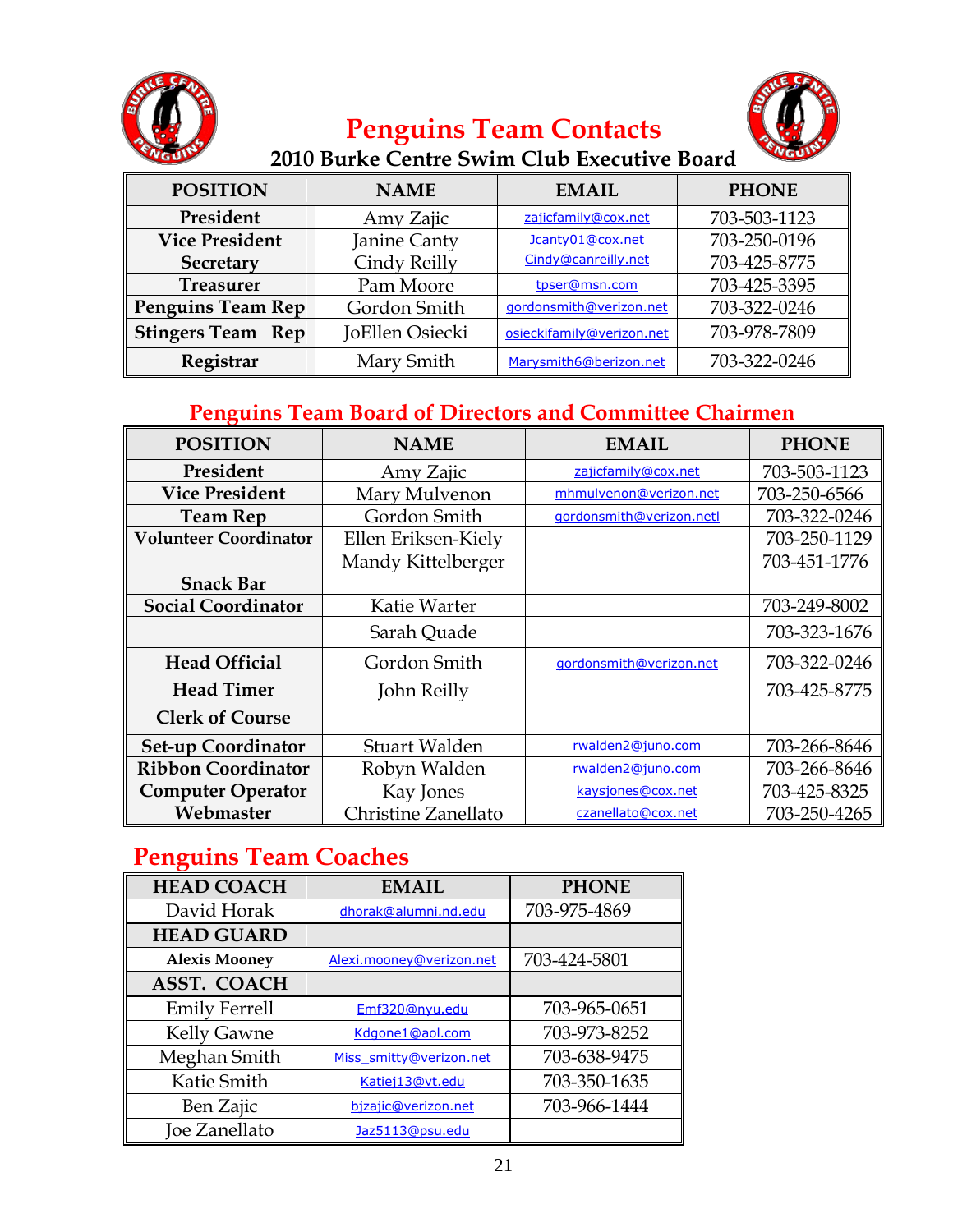



### **Stingers Team Contacts**

### **2010 Burke Centre Swim Club Executive Board**

| <b>POSITION</b>           | <b>NAME</b>        | <b>EMAIL</b>                                                   | <b>PHONE</b> |
|---------------------------|--------------------|----------------------------------------------------------------|--------------|
| President                 | Amy Zajic          | zajicfamily@cox.net                                            | 703-503-1123 |
| <b>Vice President</b>     | Janine Canty       | jcanty01@cox.net                                               | 703-250-0196 |
| Secretary                 | Cindy Reilly       | Cindy@canreilly.net                                            | 703-425-8775 |
| <b>Treasurer</b>          | Pam Moore          | tpser@msn.com                                                  | 703-425-3395 |
| <b>Penguins Team Rep</b>  | Gordon Smith       | gordonsmith@verizon.net                                        | 703-322-0246 |
| <b>Stingers Team Rep</b>  | JoEllen Osiecki    | osieckifamily@verizon.net                                      | 703-978-7809 |
| Registrar                 | Mary Smith         | Marysmith6@berizon.net                                         | 703-322-0246 |
|                           |                    | <b>Stingers Team Board of Directors and Committee Chairmen</b> |              |
| <b>POSITION</b>           | <b>NAME</b>        | <b>EMAIL</b>                                                   | <b>PHONE</b> |
| President                 | Janine Canty       | jcanty01@cox.net                                               | 703-250-0196 |
| <b>Vice President</b>     | Earle Bryer        | bryerfamily@hotmail.com                                        | 703-825-7352 |
| <b>Team Rep</b>           | JoEllen Osiecki    | osieckifamily@verizon.net                                      | 703-978-7809 |
| Secretary                 | Kathy Fields       | fields1984@verizon.net                                         | 703-250-2833 |
| <b>Snack Bar</b>          | Donita Strong      | donita.strong@gmail.com                                        | 703-543-6573 |
| <b>Social Coordinator</b> | Missy Longo        | mjnlongo@verizon.net                                           | 703-250-7243 |
| <b>Social Coordinator</b> | Denise Johnson     | djstamps@gmail.com                                             | 703-239-0306 |
| <b>Head Official</b>      | Mike Boster        | Boster4@msn.com                                                | 703-239-1422 |
| Head Timer (Sat)          | <b>Bill Fields</b> | fields1984@verizon.net                                         | 703-250-2833 |
| Head Timer (Wed)          | Mike Boland        | mtb2@cox.net                                                   | 703-250-4656 |
| <b>Clerk of Course</b>    | Kathleen Boster    | Boster4@msn.com                                                | 703-239-1422 |
| Set-up Coordinator        |                    |                                                                |              |
| <b>Ribbon Coordinator</b> | Pam Moore          | tpser@msn.com                                                  | 703-425-3395 |
| <b>Computer Operator</b>  | Kate Miller        | maagmiller@aol.com                                             | 703-250-5237 |
| Webmaster                 | Tami Boland        | mtb2@cox.net                                                   | 703-250-4656 |
|                           | $C_{\pm}$          | π.                                                             |              |

#### **Stingers Team Coaches**

| <b>HEAD COACH</b>       | <b>EMAIL</b>             | <b>PHONE</b>    |
|-------------------------|--------------------------|-----------------|
| Robin Hudspeth          | RobinHudspeth1@yahoo.com | 703-554-4926    |
| <b>ASST. HEAD COACH</b> |                          |                 |
| Rachel Moore            | swimmingmoore@yahoo.com  | 703-425-3395    |
| <b>ASST. COACHES</b>    |                          |                 |
| Peter Fields            | fields1984@verizon.net   | 703-635-5210    |
| Cameron Boster          |                          | 703-239-1422    |
| Rebecca Bott            |                          | 703-278-9354    |
| <b>Christine Canty</b>  | Jcanty01@cox.net         | 703-250-0196    |
| Rachel Canty            | Jcanty01@cox.net         | 703-250-0196    |
| <b>Tess Miller</b>      |                          | 703-250-5237    |
|                         | MINI PROGRAM COACHES     |                 |
|                         | Kristin Deegan           | <b>ANE CEOS</b> |
|                         | Brandon Longo            |                 |
|                         | Samantha Stallings       |                 |